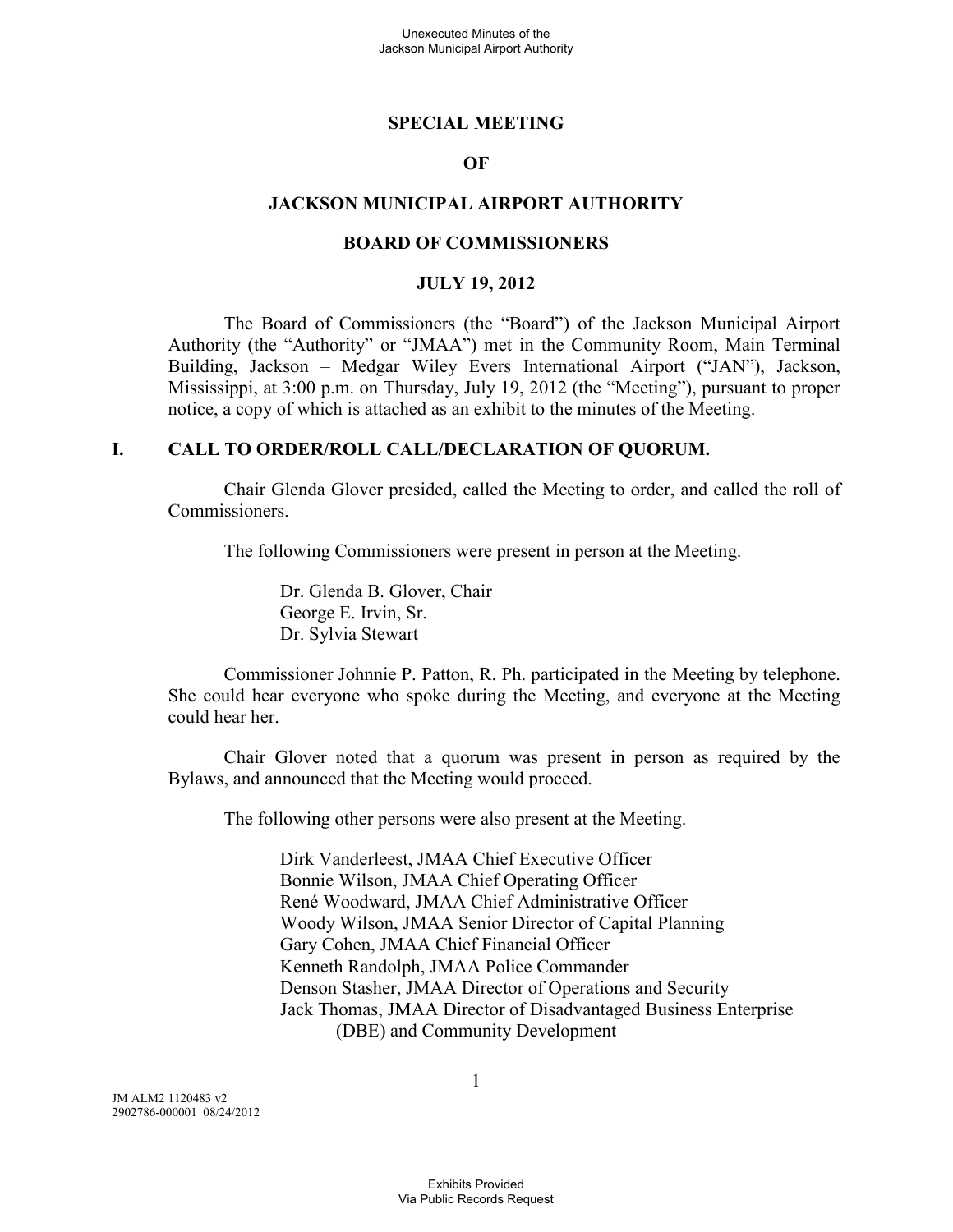Cindy Crotchett, JMAA Executive Assistant Jack Weldy, JMAA Properties Manager Kimberly Farmer, JMAA Administrative Project Support Doris Higginbotham, JMAA Airport Security Liaison Garry Montgomery, JMAA Maintenance Manager Chad Parker, JMAA Employee Development Specialist Joyce Tillman, JMAA Facilities Engineer Xavier Marian, JAN Maintenance Summer Intern Duranta Reed, JAN Administration Summer Intern Liston Sage, JMAA Summer Aviation Intern Avery Winston, HKS Maintenance Summer Intern Tom Henderson, Neel-Schaffer, Inc. Jim White, Waggoner Engineering, Inc. Alan Moore, Baker Donelson Bearman Caldwell & Berkowitz Jeff Wagner, Baker Donelson Bearman Caldwell & Berkowitz Alexander Martin, Baker Donelson Bearman Caldwell & Berkowitz

# **II. APPROVAL AND EXECUTION OF MINUTES.**

### **A. Open Session and Executive Session of the Special Work Session of the Board of Commissioners, June 21, 2012.**

### **B. Regular Monthly Meeting of the Board of Commissioners, June 25, 2012.**

After discussion, upon motion duly made by Commissioner Irvin, seconded by Commissioner Stewart, and unanimously approved by the affirmative votes of all Commissioners present, the minutes described above were approved as presented and directed to be filed in the appropriate minute book and records of the Authority.

## **III. PUBLIC COMMENTS.**

None.

## **IV. REPORTS.**

## **A. Chief Executive Officer.**

- **1.** *Airport Project Manager Summary, Period Ending June 30, 2012.*
- **2.** *Airport Activity Statistics Report, Period Ending June 30, 2012.*

Mr. Vanderleest directed the Board's attention to the Airport Project Manager Summary and the Airport Activity Statistics Report as found in the packet distributed to the Board prior to the Meeting (the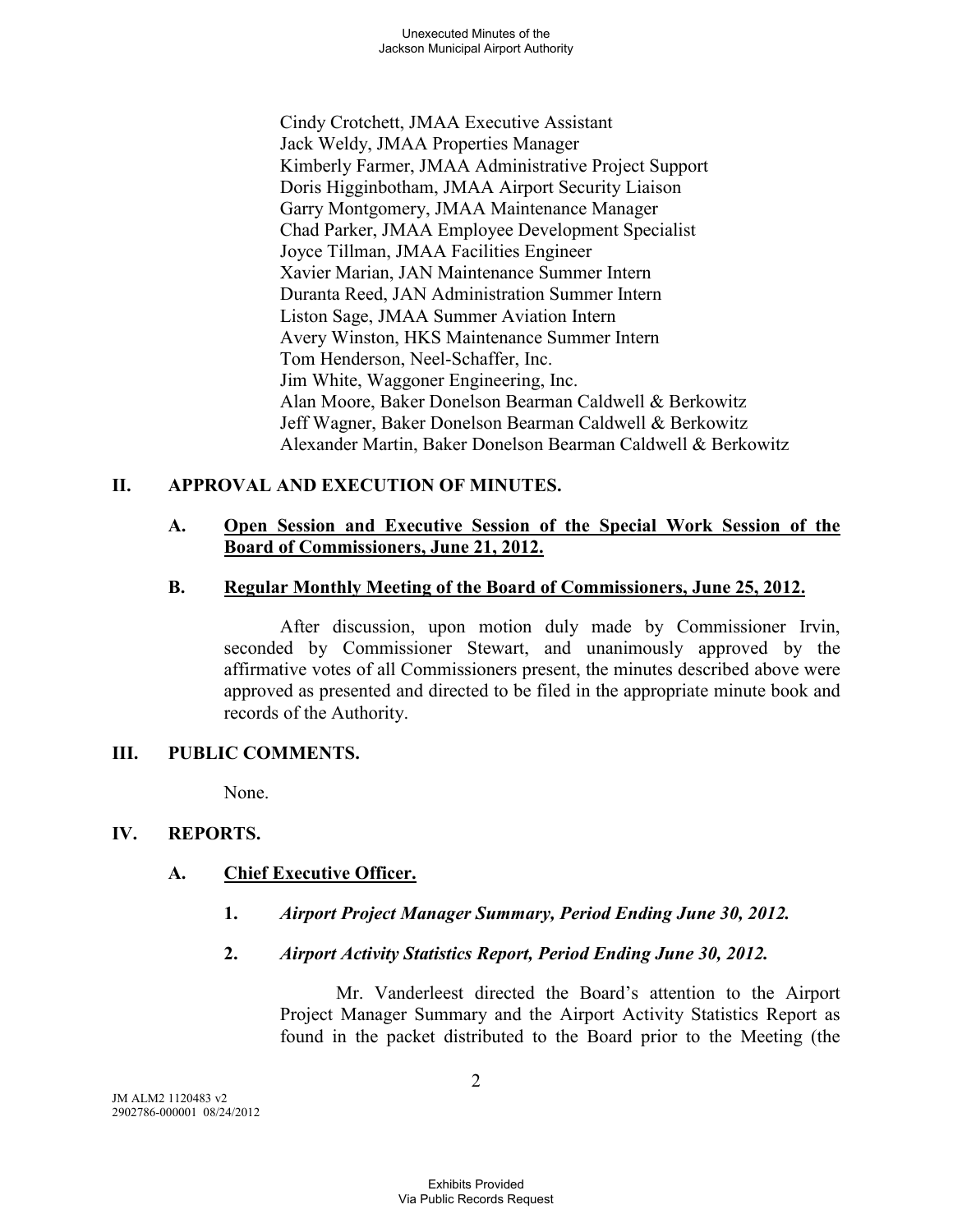"Packet"), and discussed these reports with the Board. A copy of the Packet is attached as an exhibit to the minutes of the Meeting.

During discussion of the Airport Activity Statistics Report for the period ending June 30, 2012, Mr. Vanderleest advised the Board that passenger traffic was down 4.5% when compared to the same period for the prior year. However, because of the decrease in flights and, in some instances, decrease in seats, load factors were good.

In response to a question from the Board, Mr. Vanderleest said that he had no indication of when to expect a decision by the FAA regarding allocation of the DCA slot application filed by US Airways for flights to and from JAN.

### **3.** *Employee Recognitions.*

a. Employee of the Month, July 2012: Doris Higginbotham, Airport Security Liaison, Department of Operations & Security.

> Mr. Vanderleest recognized and commended Ms. Higginbotham for being named Employee of the Month for July 2012.

### **4.** *Summer Youth Intern Recognitions.*

Mr. Vanderleest recognized the following individuals for participating in the Authority's summer intern program.

- a. Xavier Marion, JAN Maintenance Summer Intern.
- b. Duranta Reed, JAN Administration Summer Intern.
- c. Liston Sage, JAN Aviation Intern.

Chair Glover thanked the summer interns, on behalf of the Board, for their work with JMAA during the summer.

## **5.** *Aviation Management Program Intern Recognition.*

a. Avery Winston, JAN Maintenance Summer Intern.

Mr. Vanderleest recognized Mr. Winston for participating in the Authority's aviation management intern program.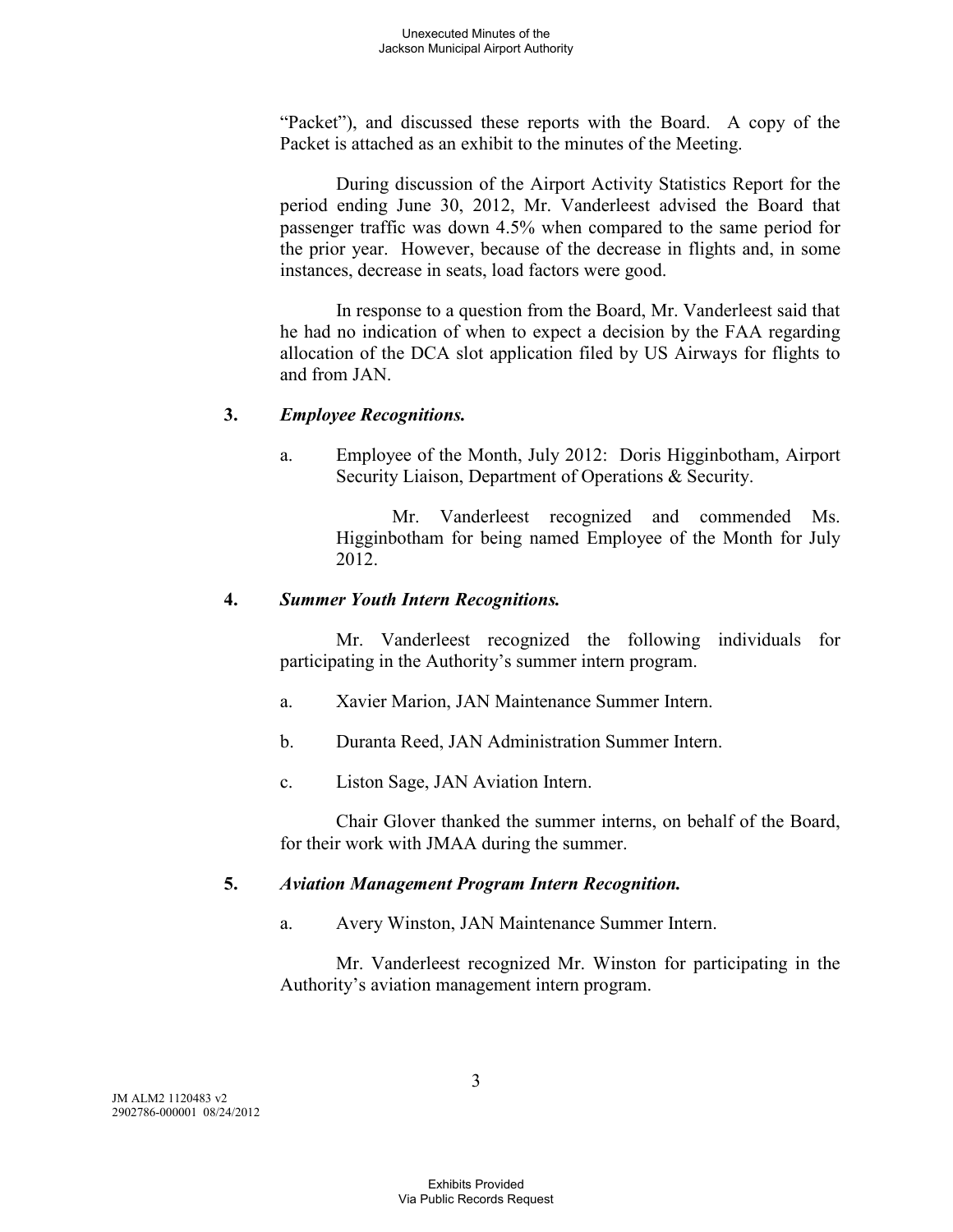Chair Glover thanked Mr. Winston, on behalf of the Board, for his work with JMAA during the summer.

### **6.** *Professional Recognitions.*

a. Jackson Municipal Airport Authority: 2012 Best Places to Work in Mississippi, Mississippi Business Journal.

> Mr. Vanderleest said that JMAA has been selected as one of the best places to work in Mississippi by the Mississippi Business Journal for the third year in a row.

b. Dr. Sylvia Stewart: AMAC Hall of Fame.

Mr. Vanderleest and the other Board members recognized and honored Commissioner Sylvia Stewart for being named to the AMAC Hall of Fame. Mr. Vanderleest, Chair Glover and Commissioner Irvin offered special comments and congratulations to Dr. Stewart for this outstanding achievement for her, personally, and JMAA.

### **B. Attorney.**

Mr. Moore said he had nothing to report at this time.

## **V. ACTION ITEMS.**

## **A. Financial Matters.**

## **1.** *Financial Reports for June 2012.*

- a. Balance Sheet: Accept.
- b. Income Statement: Accept.
- c. Claims Docket for June 2012: Approve.
- d. Quarterly Statistics.

Mr. Vanderleest directed the Board's attention to the above referenced financial reports for June 2012, and the Claims Docket for June 2012, all of which were included in the Packet.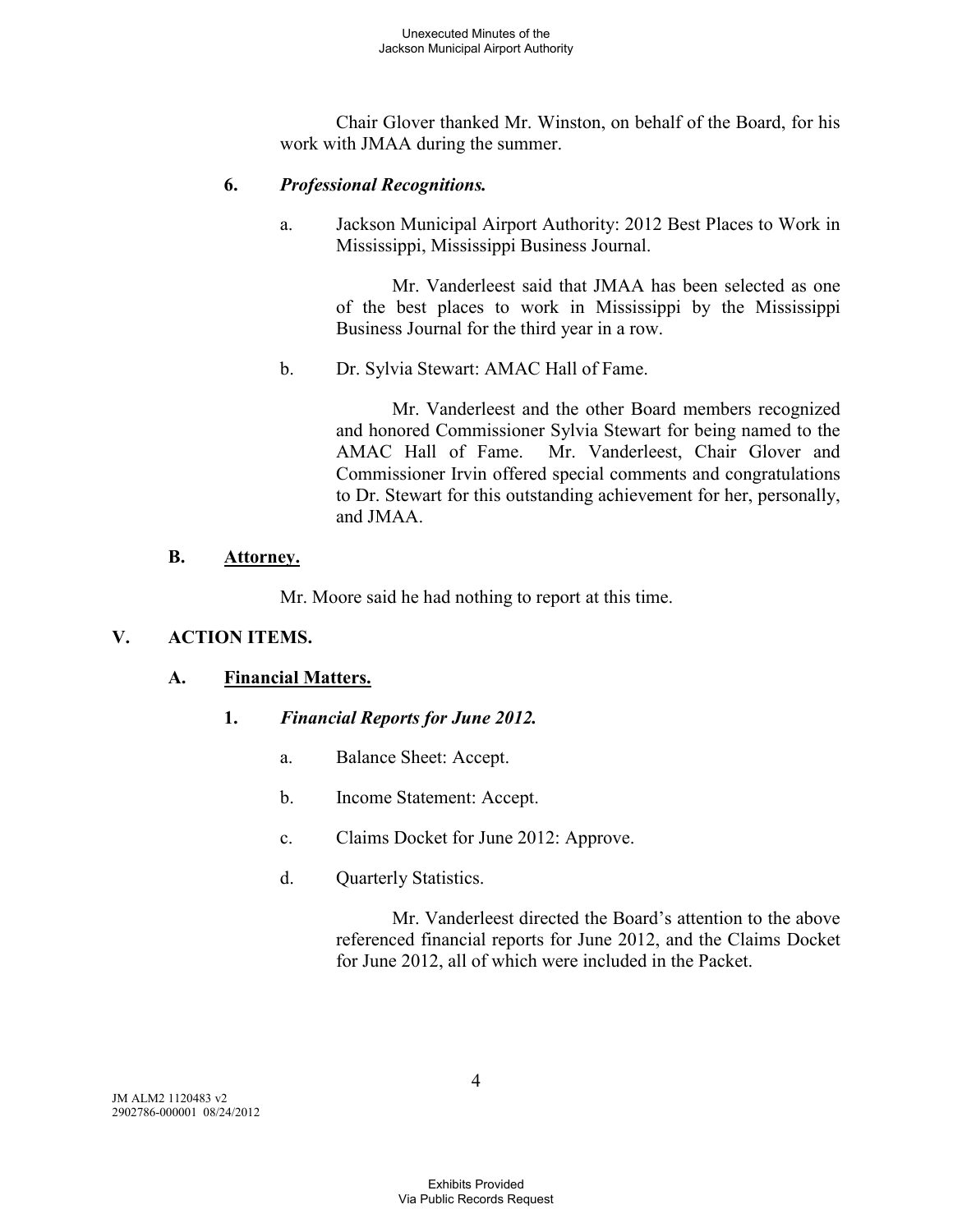Mr. Vanderleest also reminded the Board that quarterly statistics for the quarter ending June 30, 2012, could be found in the Packet on page 49.

After discussion, upon motion duly made by Commissioner Irvin, seconded by Commissioner Stewart, and unanimously approved by the affirmative votes of all Commissioners present, the Board adopted the following resolution.

### **RESOLUTION ACCEPTING FINANCIAL REPORTS FOR APRIL 2012 AND APPROVING AND AUTHORIZING PAYMENT OF CLAIMS DOCKET FOR APRIL 2012**

**WHEREAS**, the Board of Commissioners (the "Board") of the Jackson Municipal Airport Authority (the "Authority") has reviewed and considered (i) the Balance Sheet and the Income Statement for the Authority for the month and period ending June 30, 2012 (the "Financial Reports") and (ii) the Claims Docket of the Authority for the month of June 2012 (the "Claims"), both the Financial Reports and the Claims being (i) included in the packet distributed to the Board prior to the July 19, 2012, Special Meeting of the Board, and (ii) incorporated herein by reference;

**NOW, THEREFORE, BE IT RESOLVED**, the Board hereby (i) accepts the Financial Reports and (ii) approves and authorizes payment of the Claims in the total amount of \$1,052,702.39.

### **B. Service Agreements.**

There was no discussion of service agreements at the Meeting.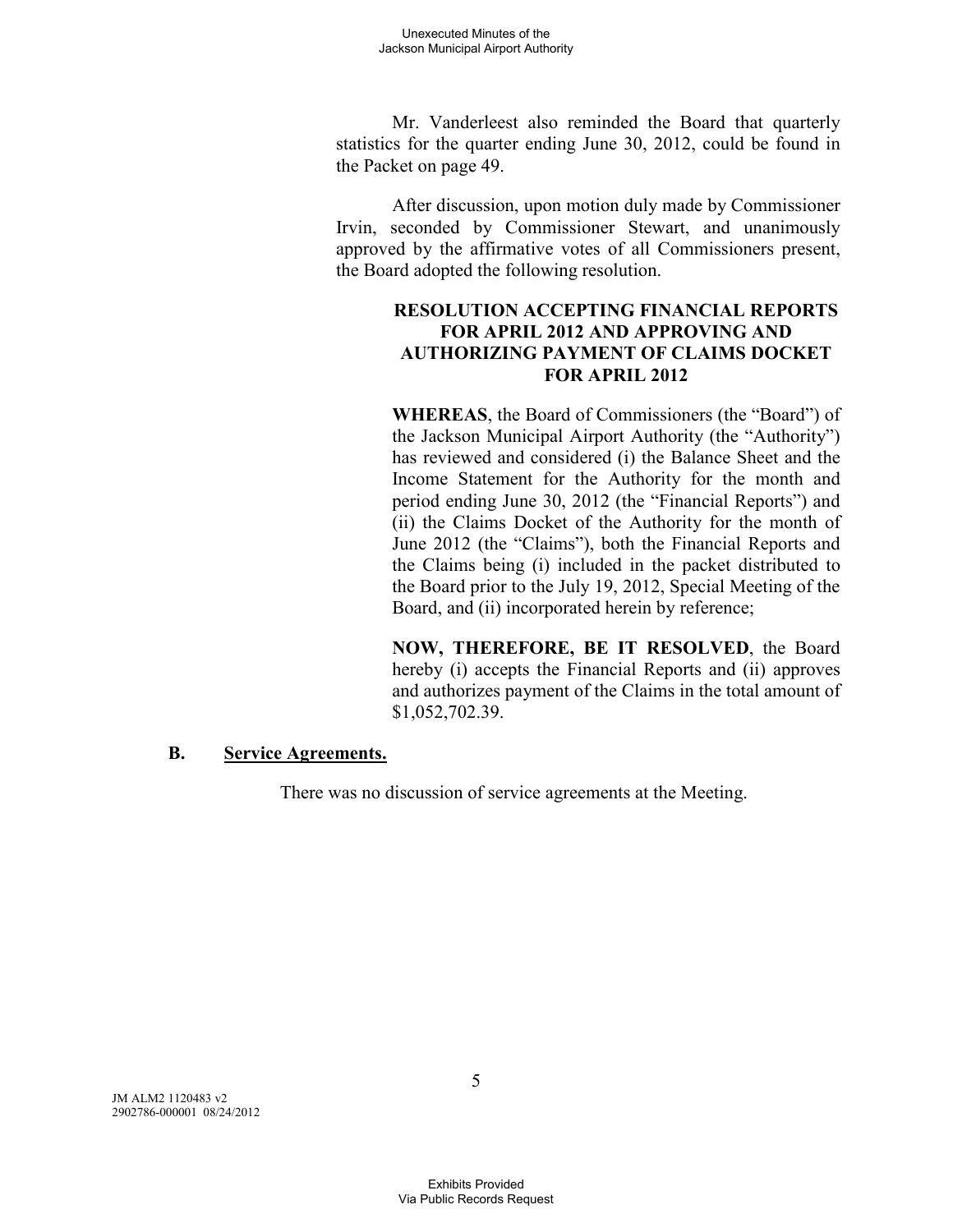### **C. Construction Projects.**

- **1.** *JMAA Project No. 009-08, South Terminal Building Renovation, HKS: Award Contract.*
- **2.** *JMAA Project No. 011-11, Power Resources Evaluation and Improvement, JAN/HKS: Authorize Amendment and Revise Project Budget.*
- **3.** *JMAA Project No. 011-11, Power Resources Evaluation and Improvement – Boiler Plant Modification, JAN: Award Contract.*
- **4.** *JMAA Project No. 008-12, Runway Pavement Assessment and Overlay Runway 16/34, HKS: Authorize Agreement and Negotiations.*
- **5.** *JMAA Contract No. 018-12-124-24-1, FAA Building ADO Local Area Network Relocation and Conference/Break Room Modification, JAN: Authorize Amendment.*
- **6.** *JMAA Contract No. 009-12-036, East Parallel Runway 16L/34R Pavement Rehabilitation, Phase II, JAN.*

Mr. Vanderleest directed the Board's attention to the memoranda in the Packet, which described these matters, and discussed these matters with the Board.

During discussion, Chair Glover suggested and the Board agreed by consensus to defer discussion of Item 6 above until later in the Meeting because some aspects of this matter would have to be discussed in Executive Session.

After discussion, upon motion duly made by Commissioner Patton, seconded by Commissioner Stewart, and unanimously approved by the affirmative votes of all Commissioners present, the Board adopted the following resolution.

### **RESOLUTION APPROVING AND AUTHORIZING CERTAIN ACTIONS WITH RESPECT TO CERTAIN CONSTRUCTION PROJECTS**

**WHEREAS**, the staff of the Jackson Municipal Airport Authority (the "Authority") has recommended that the Board of Commissioners (the "Board") of the Authority approve and authorize certain actions with respect to certain construction projects identified below, all as more particularly described in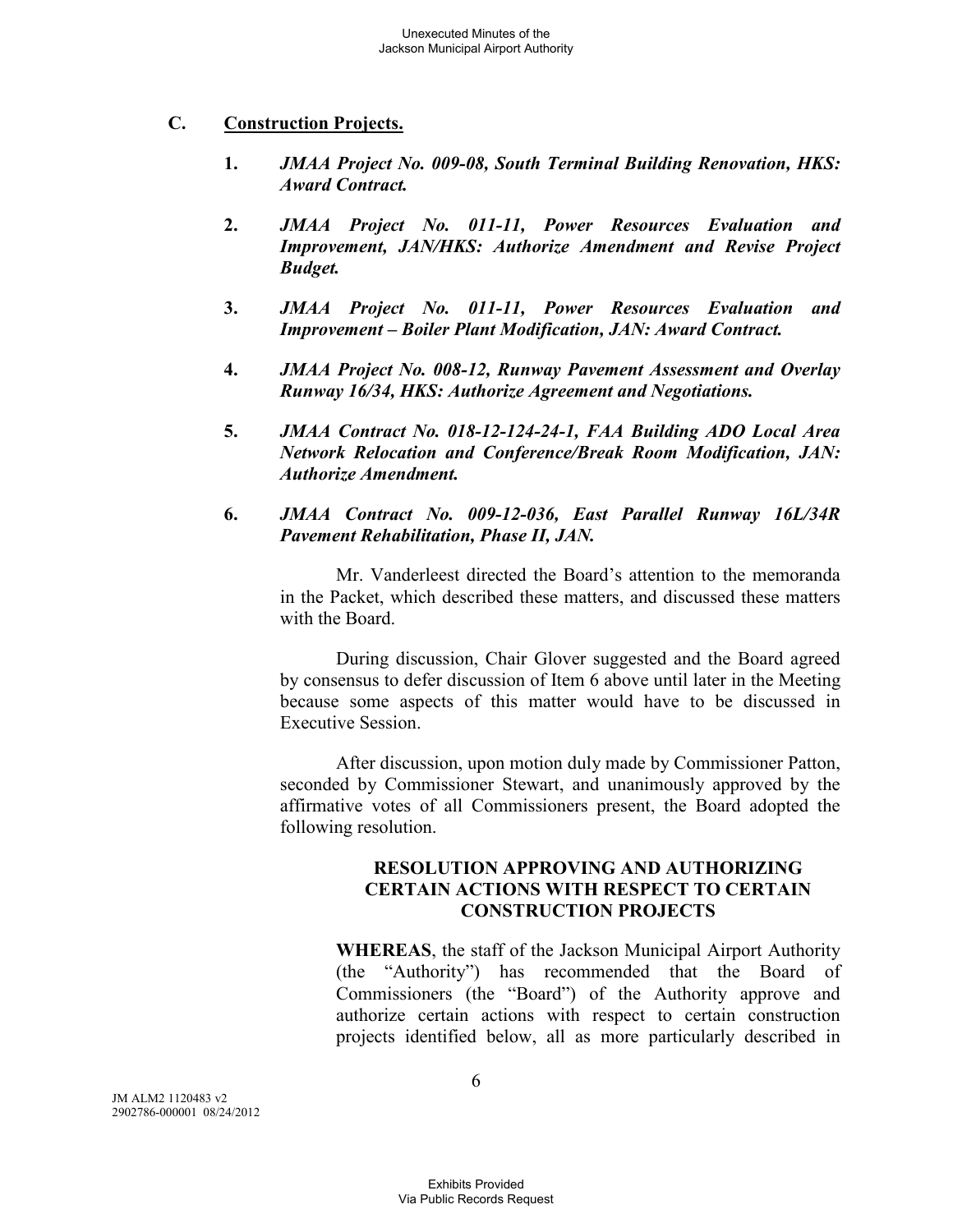certain memoranda (i) included in the packet distributed to the Board prior to the July 19, 2012, Special Meeting of the Board, and (ii) incorporated herein by reference (separately, each a "Memorandum;" collectively, the "Memoranda"); and

**WHEREAS**, the Board has reviewed the Memoranda and considered the recommendations therein by the staff of the Authority;

**NOW, THEREFORE, BE IT RESOLVED**, the Board hereby determines that it would be in the best interests of and in furtherance of the duties and responsibilities of the Authority to, and the Board hereby does, take the following actions:

- 1. The Board hereby (i) accepts the bid by Mid State Construction of MS, LLC ("Mid State") in the amount of \$583,000 as the lowest and best bid for JMAA Project No. 009-08, South Terminal Building Renovation at Hawkins Field (the "HKS Terminal Project") and awards the contract for the HKS Terminal Project to Mid State; and (ii) authorizes and directs the staff of the Authority to negotiate and execute an appropriate agreement with Mid State to accomplish the HKS Terminal Project (the "Mid State Agreement"), all as more particularly described in the Memorandum dated July 14, 2012, which describes this matter, said Mid State Agreement to be in such form and to contain such terms and conditions consistent with the HKS Terminal Project and said Memorandum, as may be deemed appropriate by the Chief Executive Officer of the Authority, as evidenced by his execution thereof.
- 2. The Board (i) approves and authorizes negotiation and execution of an amendment to the professional services agreement with I. C. Thomasson Associates, Inc. ("ICT"), pursuant to which ICT will provide additional professional services in connection with JMAA Project No. 011-11, Power Resources Evaluation and Improvements at Hawkins Field and Jackson – Medgar Wiley Evers International Airport (the "Power Resources Project"), with the additional cost not to exceed \$11,760 for a new total of \$372,260 (the "ICT Amendment"); (ii) approves and authorizes an expansion of the scope of work for the Power Resources Project; and (iii) authorizes and accepts an increase to the proposed budget for the Power Resources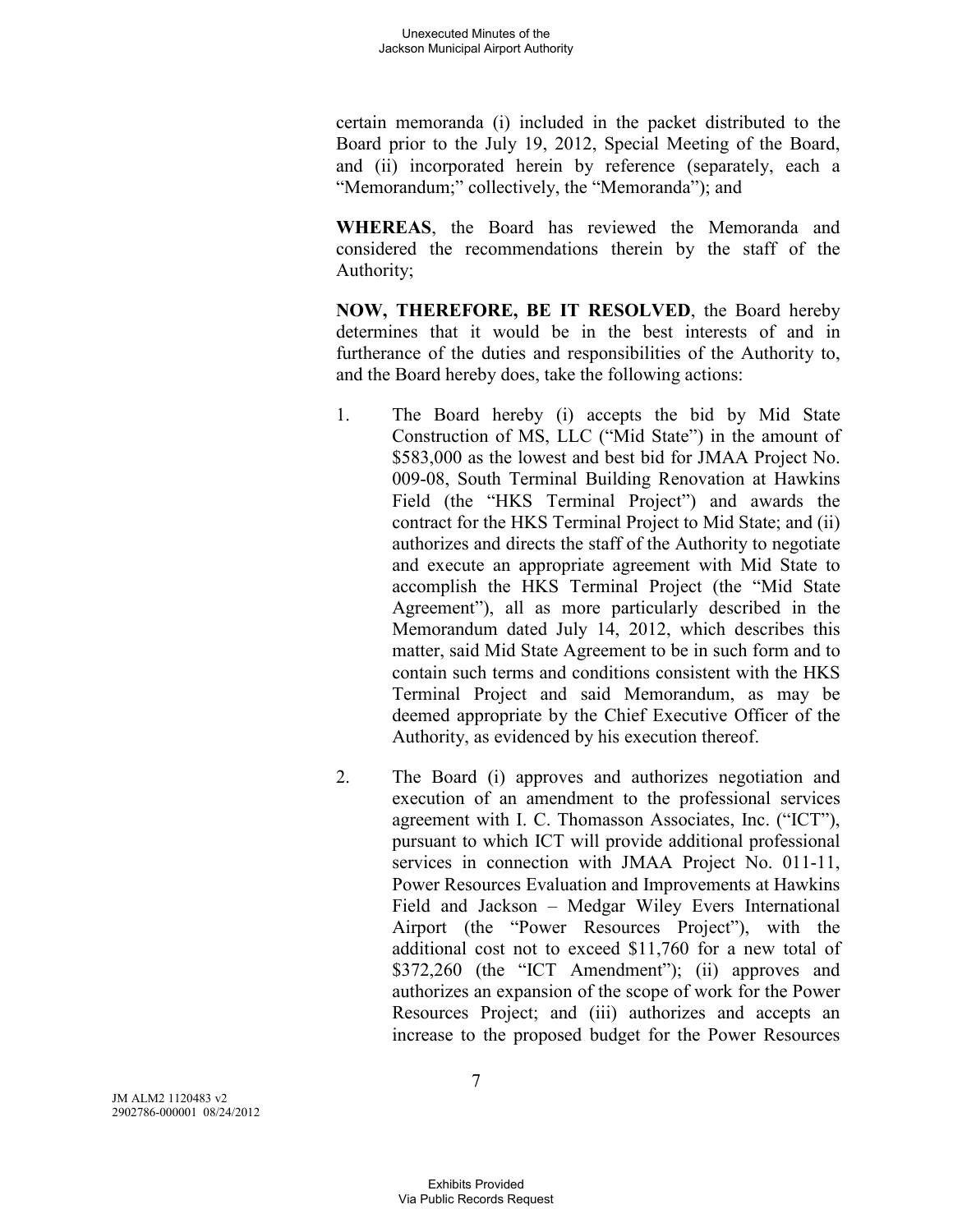Project in the amount of \$1,700,000, for a new total project budget \$6,524,860, all as more specifically described in that certain Memorandum dated July 14, 2012, which describes this matter, said ICT Amendment to be in such form and to contain such terms and conditions consistent with said Memorandum as may be deemed appropriate by the Chief Executive Officer of the Authority, as evidenced by his execution thereof.

- 3. The Board hereby (i) accepts the bid by Metro Mechanical, Inc. ("MMI") in the amount of \$655,900 as the lowest and best bid for JMAA Project No. 011-11, Power Resources Evaluation and Improvements, Boiler Plant Modification Element, at Hawkins Field and Jackson – Medgar Wiley Evers International Airport (the "Boiler Plant Project") and awards the contract for the Boiler Plant Project to MMI; and (ii) authorizes and directs the staff of the Authority to negotiate and execute an appropriate agreement with MMI to accomplish the Boiler Plant Project (the "MMI Agreement"), all as more particularly described in the Memorandum dated July 14, 2012, which describes this matter, said MMI Agreement to be in such form and to contain such terms and conditions consistent with the Boiler Plant Project and said Memorandum, as may be deemed appropriate by the Chief Executive Officer of the Authority, as evidenced by his execution thereof.
- 4. The Board hereby approves and authorizes (i) negotiation and execution of a professional services agreement with SOL Engineering Services, LLC ("SOL"), whereby SOL will provide third-party scope and fee assessment of engineering services in connection with JMAA Project No. 008-12, Pavement Assessment and Overlay, Runway 16/34 at Hawkins Field (the "HKS Runway Project") as required by the Federal Aviation Administration (the "SOL Agreement"), said SOL Agreement to be in such form and to contain such terms and conditions consistent with the HKS Runway Project and the Memorandum dated July 16, 2012, which describes this matter, as may be deemed appropriate by the Chief Executive Officer of the Authority, as evidenced by his execution thereof; and (ii) negotiation of a scope of work and fees for engineering services with Aviation Group of Mississippi, LLC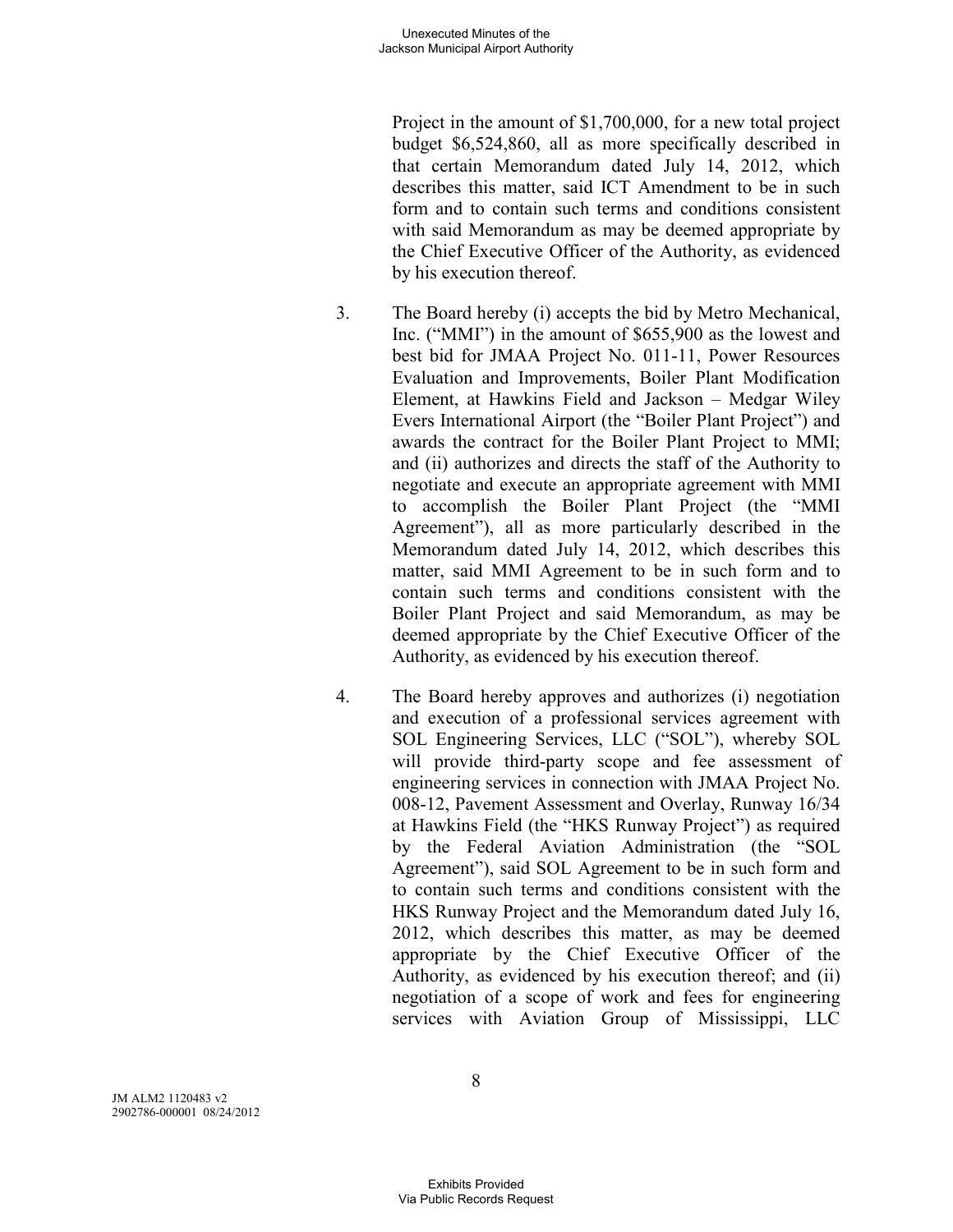("AGM"), whereby AGM will provide engineering design and construction administration services for the HKS Runway Project, the final form of any such agreement to be subject to approval by the Board prior to execution, all as more particularly described in the Memorandum dated July 16, 2012, relating to this matter.

5. The Board approves and authorizes negotiation and execution of an addendum to the professional services agreement with Canizaro Cawthon Davis ("CCD"), whereby CCD will provide additional architectural design and construction oversight services in connection with the Federal Aviation Administration Airport District Office Local Area Network Relocation and Conference/Break Room Modification (JMAA Project No. 018-12) (the "FAA LAN Project") at a cost not to exceed \$3,600 (the "CCD Amendment"), said CCD Amendment to be in such form and to contain such terms and conditions consistent with the Memorandum dated July 3, 2012, as may be deemed appropriate by the Chief Executive Officer of the Authority, as evidenced by his execution thereof.

### **D. Procurements.**

There was no discussion of procurements at the Meeting.

### **E. Grants.**

There was no discussion of grants at the Meeting.

### **F. Other Matters.**

### **1.** *Authorize Amendment to General Services Administration/ Transportation Security Administration Lease.*

Mr. Vanderleest directed the Board's attention to the memorandum in the Packet which described this matter, and discussed this matter with the Board.

After discussion, upon motion duly made by Commissioner Irvin, seconded by Commissioner Stewart, and unanimously approved by the affirmative votes of all Commissioners present, the Board adopted the following resolution.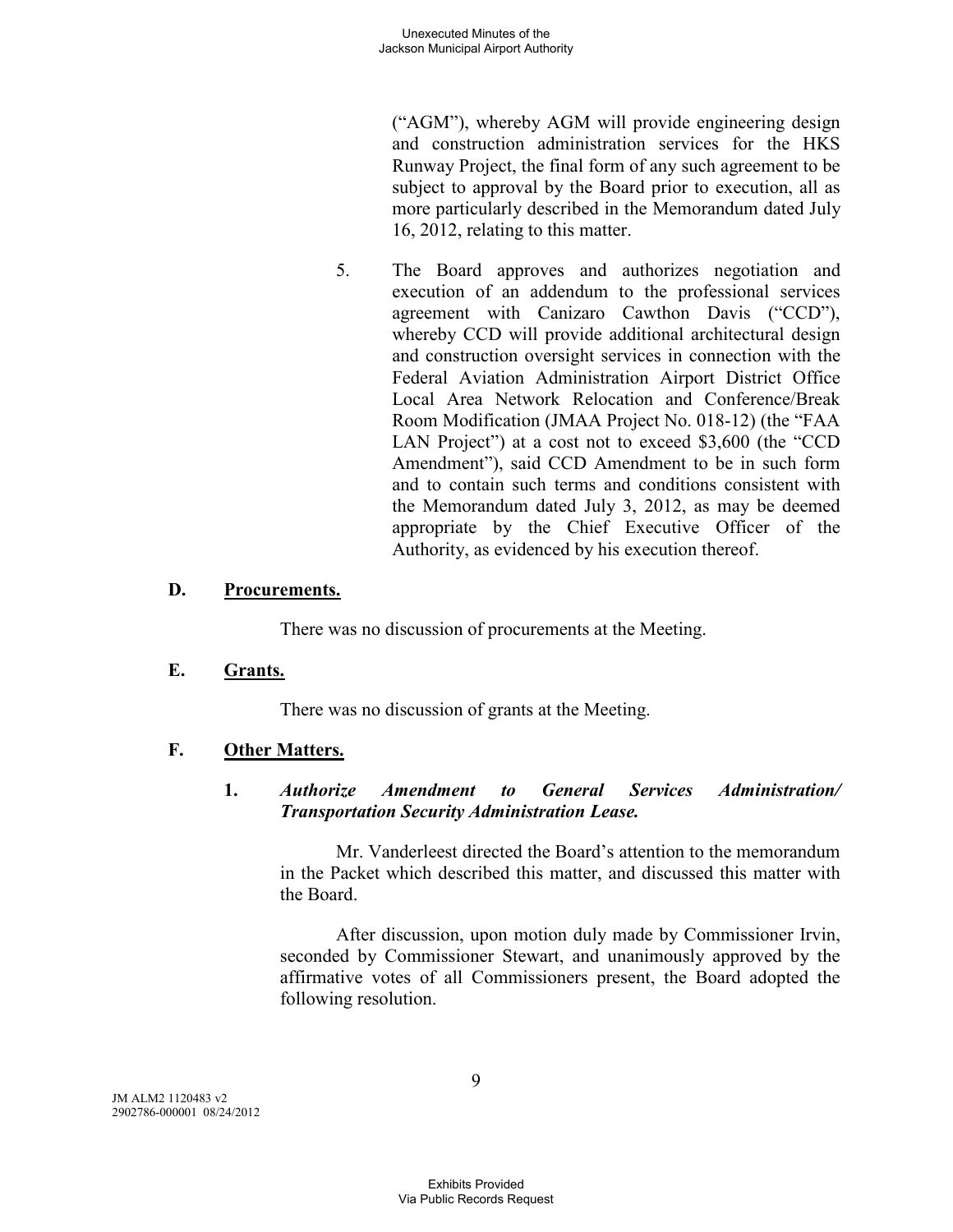### **RESOLUTION APPROVING AND AUTHORIZING RENEWAL OF LEASE AGREEMENT BETWEEN THE AUTHORITY AND TRANSPORTATION SECURITY ADMINISTRATION**

**WHEREAS**, the Transportation Security Administration – U. S. General Services Administration ("GSA") currently leases approximately 2,967 square feet of terminal office and break room space in the Main Terminal Building at Jackson-Medgar Wiley Evers International Airport (the "Leased Premises") (the "Existing GSA Lease"); and

**WHEREAS**, GSA has expressed a desire to enter into an amendment to the Existing GSA Lease, whereby GSA would lease an additional 2,229 square feet of space (the "Additional Leased Space"); and

**WHEREAS**, the staff of the Jackson Municipal Airport Authority (the "Authority") has recommended that the Board of Commissioners (the "Board") of the Authority approve and authorize negotiation and execution of an amendment to the Existing GSA Lease for the Additional Leased Space based on terminal rent rates comparable to rates currently paid by other Authority tenants (the "GSA Lease Amendment"), all as more particularly described in that certain memorandum dated July 12, 2012, which is (i) included in the packet distributed to the Board prior to the July 19, 2012, Special Meeting of the Board, and (ii) incorporated herein by reference (the "Memorandum"); and

**WHEREAS**, the Board has reviewed the Memorandum and considered the recommendation therein by the staff of the Authority;

**NOW, THEREFORE, BE IT RESOLVED,** the Board hereby determines that it would be in the best interests of and in furtherance of the duties and responsibilities of the Authority to, and the Board hereby does, approve and authorize negotiation and execution of the GSA Lease Amendment, said GSA Lease Amendment to be in such form and to contain such terms and conditions consistent with the Memorandum as may be deemed appropriate by the Chief Executive Officer of the Authority, as evidenced by his execution thereof.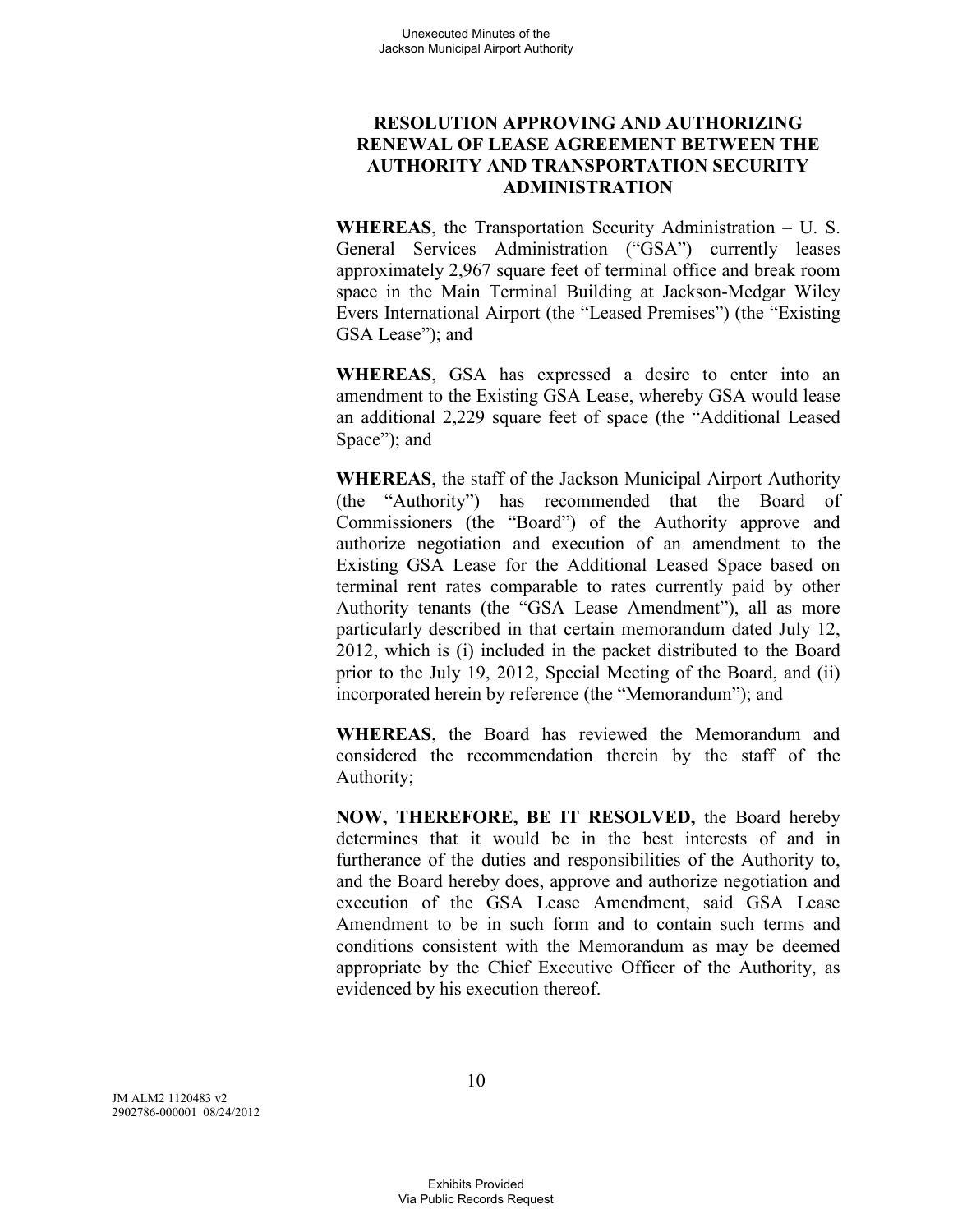### **2.** *Surplus Equipment and Sale: Declare Equipment Surplus and Authorize Sale.*

Mr. Vanderleest directed the Board's attention to the memorandum dated July 11, 2012, in the Packet which described this matter, and discussed this matter with the Board.

After discussion, upon motion duly made by Commissioner Stewart, seconded by Commissioner Irvin, and unanimously approved by the affirmative votes of all Commissioners present, the Board adopted the following resolutions.

### **RESOLUTION DECLARING VEHICLES AS SURPLUS AND AUTHORIZING TRANSFER OF SAID VEHICLES TO THE CITY OF HICKORY, MISSISSIPPI**

**WHEREAS**, the staff of the Jackson Municipal Airport Authority (the "Authority") has advised the Board of Commissioners (the "Board") of the Authority that certain vehicles currently in the Authority's inventory are no longer needed by the Authority for the conduct of its business and should be declared surplus (the "Hickory Surplus Vehicles"), said Hickory Surplus Vehicles being identified in and more particularly described in that certain memorandum dated July 11, 2012, (i) included in the packet distributed to the Board prior to the July 19, 2012, Special Meeting of the Board, and (ii) incorporated herein by reference (the "Memorandum"); and

**WHEREAS**, the staff of the Authority has further advised the Board that the City of Hickory, Mississippi (the "City of Hickory"), has expressed a need for the Hickory Surplus Vehicles and a willingness to pay a nominal amount to the Authority for the Hickory Surplus Vehicles, as set out in the Memorandum; and

**WHEREAS**, the Board has reviewed the Memorandum and considered said recommendation by the staff of the Authority;

**NOW, THEREFORE, BE IT RESOLVED**, the Board hereby finds and determines that (i) the Hickory Surplus Vehicles are surplus and no longer needed for Authority purposes and are not to be used in the Authority's operations; (ii) the City of Hickory has expressed a need and use for the Hickory Surplus Vehicles, as set out in the Memorandum; and (iii) the sale of the Hickory Surplus Vehicles to the City of Hickory for a nominal amount will promote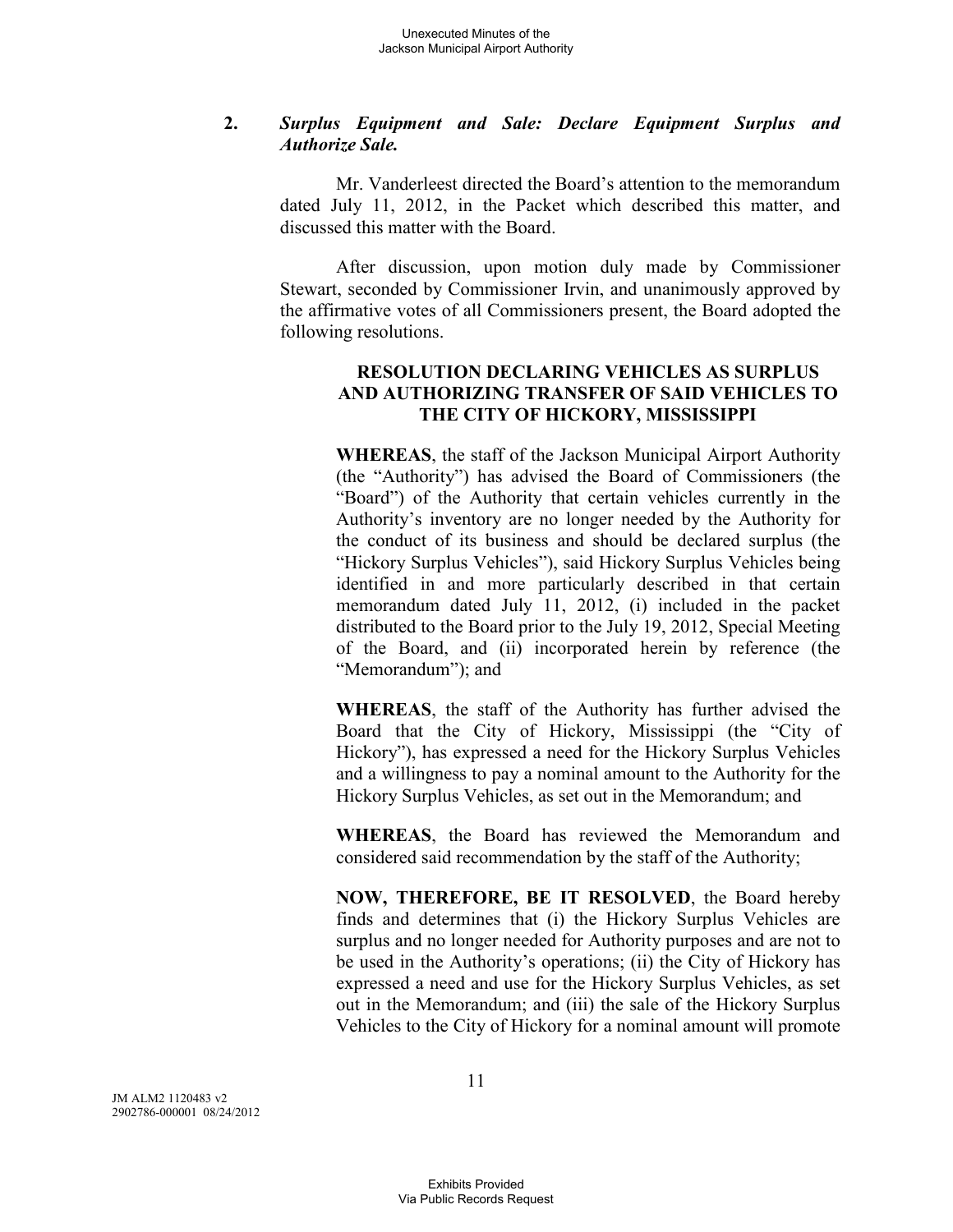and foster the development and improvement of the Authority, the community in which it is located, and the City of Hickory, and the civic, social, educational, cultural, moral, economic or industrial welfare thereof; and

**RESOLVED, FURTHER**, the Board hereby approves and authorizes the sale of the Hickory Surplus Vehicles to the City of Hickory for \$1.00 each, as described in the Memorandum, subject to proper documentation in accordance with applicable law.

### **RESOLUTION DECLARING VEHICLE AS SURPLUS AND AUTHORIZING TRANSFER OF SAID VEHICLE TO THE CITY OF WEBB, MISSISSIPPI**

**WHEREAS**, the staff of the Jackson Municipal Airport Authority (the "Authority") has advised the Board of Commissioners (the "Board") of the Authority that a certain vehicle currently in the Authority's inventory is no longer needed by the Authority for the conduct of its business and should be declared surplus (the "Webb Surplus Vehicle"), said Webb Surplus Vehicle being identified in and more particularly described in that certain memorandum dated July 11, 2012, (i) included in the packet distributed to the Board prior to the July 19, 2012, Special Meeting of the Board, and (ii) incorporated herein by reference (the "Memorandum"); and

**WHEREAS**, the staff of the Authority has further advised the Board that the City of Webb, Mississippi (the "City of Webb"), has expressed a need for the Webb Surplus Vehicle and a willingness to pay a nominal amount to the Authority for the Webb Surplus Vehicle, as set out in the Memorandum; and

**WHEREAS**, the Board has reviewed the Memorandum and considered said recommendation by the staff of the Authority;

**NOW, THEREFORE, BE IT RESOLVED**, the Board hereby finds and determines that (i) the Webb Surplus Vehicle is surplus and no longer needed for Authority purposes and is not to be used in the Authority's operations; (ii) the City of Webb has expressed a need and use for the Webb Surplus Vehicle, as set out in the Memorandum; and (iii) the sale of the Webb Surplus Vehicle to the City of Webb for a nominal amount will promote and foster the development and improvement of the Authority, the community in which it is located, and the City of Webb, and the civic, social,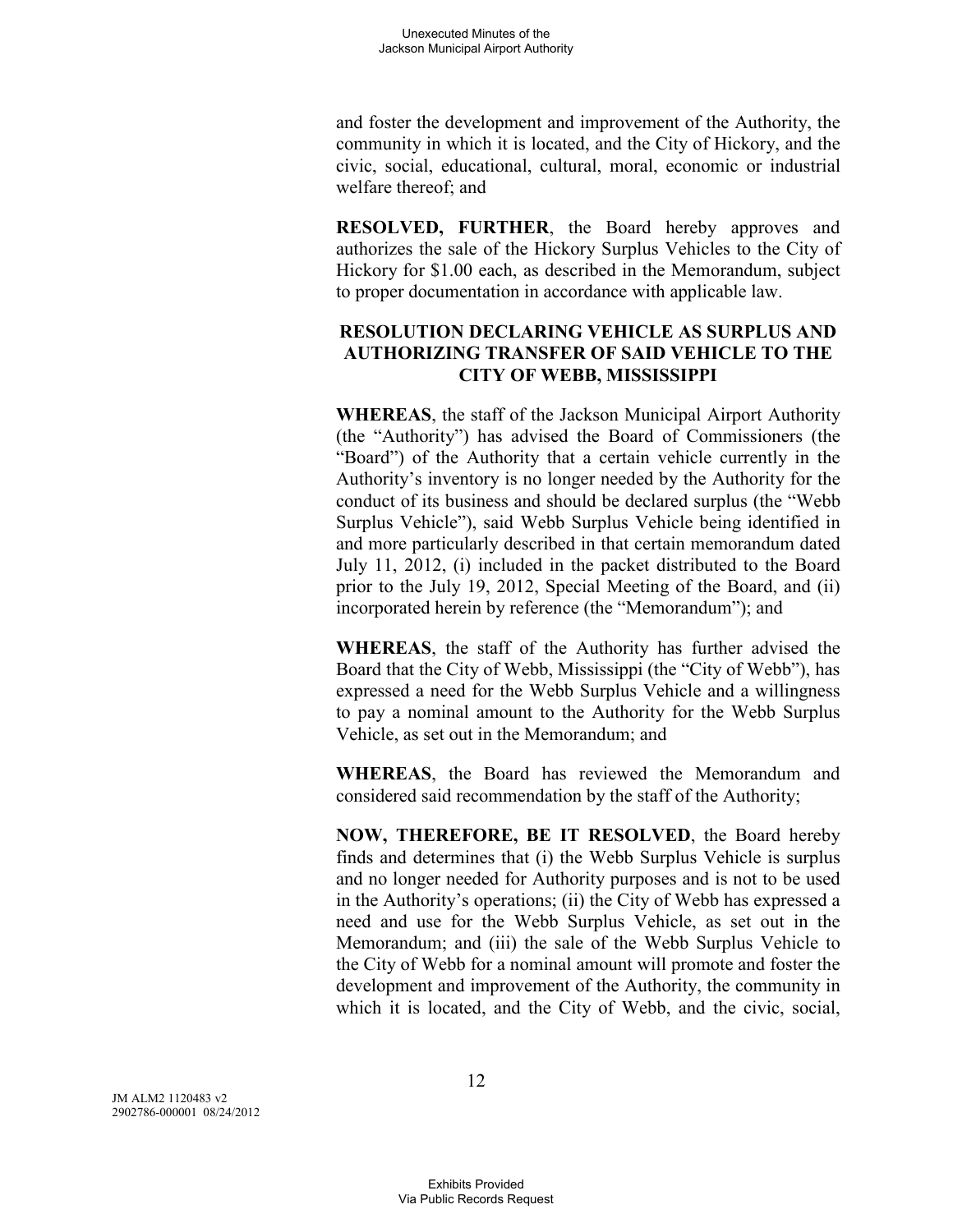educational, cultural, moral, economic or industrial welfare thereof; and

**RESOLVED, FURTHER**, the Board hereby approves and authorizes the sale of the Webb Surplus Vehicle to the City of Webb for \$1.00, as described in the Memorandum, subject to proper documentation in accordance with applicable law.

# **RESOLUTION DECLARING VEHICLE AS SURPLUS AND AUTHORIZING TRANSFER OF SAID VEHICLE TO THE CITY OF INVERNESS, MISSISSIPPI**

**WHEREAS**, the staff of the Jackson Municipal Airport Authority (the "Authority") has advised the Board of Commissioners (the "Board") of the Authority that a certain vehicle currently in the Authority's inventory is no longer needed by the Authority for the conduct of its business and should be declared surplus (the "Inverness Surplus Vehicle"), said Inverness Surplus Vehicle being identified in and more particularly described in that certain memorandum dated July 11, 2012, (i) included in the packet distributed to the Board prior to the July 19, 2012, Special Meeting of the Board, and (ii) incorporated herein by reference (the "Memorandum"); and

**WHEREAS**, the staff of the Authority has further advised the Board that the City of Inverness, Mississippi (the "City of Inverness"), has expressed a need for the Inverness Surplus Vehicle and a willingness to pay a nominal amount to the Authority for the Inverness Surplus Vehicle, as set out in the Memorandum; and

**WHEREAS**, the Board has reviewed the Memorandum and considered said recommendation by the staff of the Authority;

**NOW, THEREFORE, BE IT RESOLVED**, the Board hereby finds and determines that (i) the Inverness Surplus Vehicle is surplus and no longer needed for Authority purposes and is not to be used in the Authority's operations; (ii) the City of Inverness has expressed a need and use for the Inverness Surplus Vehicle, as set out in the Memorandum; and (iii) the sale of the Inverness Surplus Vehicle to the City of Inverness for a nominal amount will promote and foster the development and improvement of the Authority, the community in which it is located, and the City of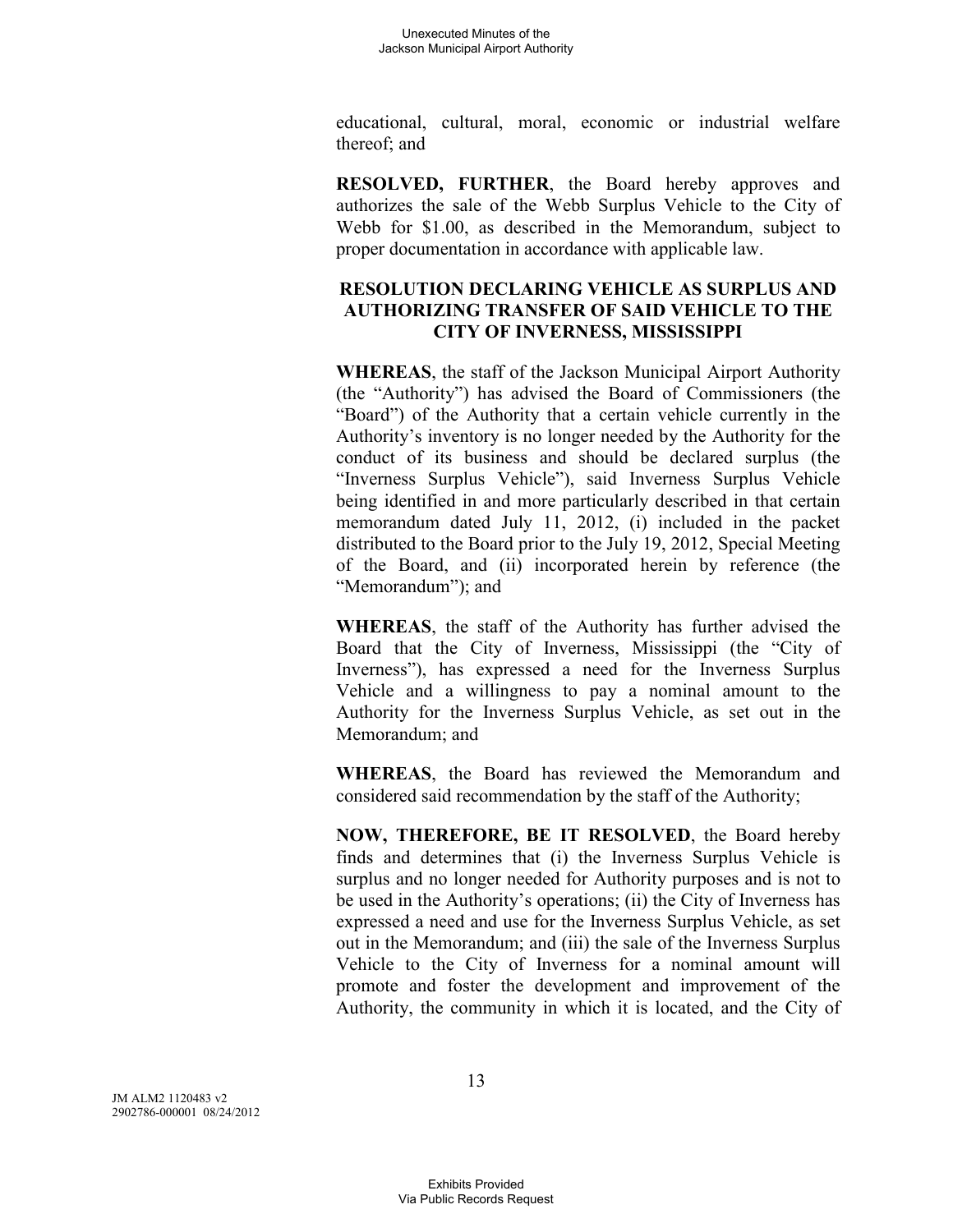Inverness, and the civic, social, educational, cultural, moral, economic or industrial welfare thereof; and

**RESOLVED, FURTHER**, the Board hereby approves and authorizes the sale of the Inverness Surplus Vehicle to the City of Inverness for \$1.00, as described in the Memorandum, subject to proper documentation in accordance with applicable law.

# **RESOLUTION DECLARING VEHICLE AS SURPLUS AND AUTHORIZING TRANSFER OF SAID VEHICLE TO THE CITY OF BURNSVILLE, MISSISSIPPI**

**WHEREAS**, the staff of the Jackson Municipal Airport Authority (the "Authority") has advised the Board of Commissioners (the "Board") of the Authority that a certain vehicle currently in the Authority's inventory is no longer needed by the Authority for the conduct of its business and should be declared surplus (the "Burnsville Surplus Vehicle"), said Burnsville Surplus Vehicle being identified in and more particularly described in that certain memorandum dated July 11, 2012, (i) included in the packet distributed to the Board prior to the July 19, 2012, Special Meeting of the Board, and (ii) incorporated herein by reference (the "Memorandum"); and

**WHEREAS**, the staff of the Authority has further advised the Board that the City of Burnsville, Mississippi (the "City of Burnsville"), has expressed a need for the Burnsville Surplus Vehicle and a willingness to pay a nominal amount to the Authority for the Burnsville Surplus Vehicle, as set out in the Memorandum; and

**WHEREAS**, the Board has reviewed the Memorandum and considered said recommendation by the staff of the Authority;

**NOW, THEREFORE, BE IT RESOLVED**, the Board hereby finds and determines that (i) the Burnsville Surplus Vehicle is surplus and no longer needed for Authority purposes and is not to be used in the Authority's operations; (ii) the City of Burnsville has expressed a need and use for the Burnsville Surplus Vehicle, as set out in the Memorandum; and (iii) the sale of the Burnsville Surplus Vehicle to the City of Burnsville for a nominal amount will promote and foster the development and improvement of the Authority, the community in which it is located, and the City of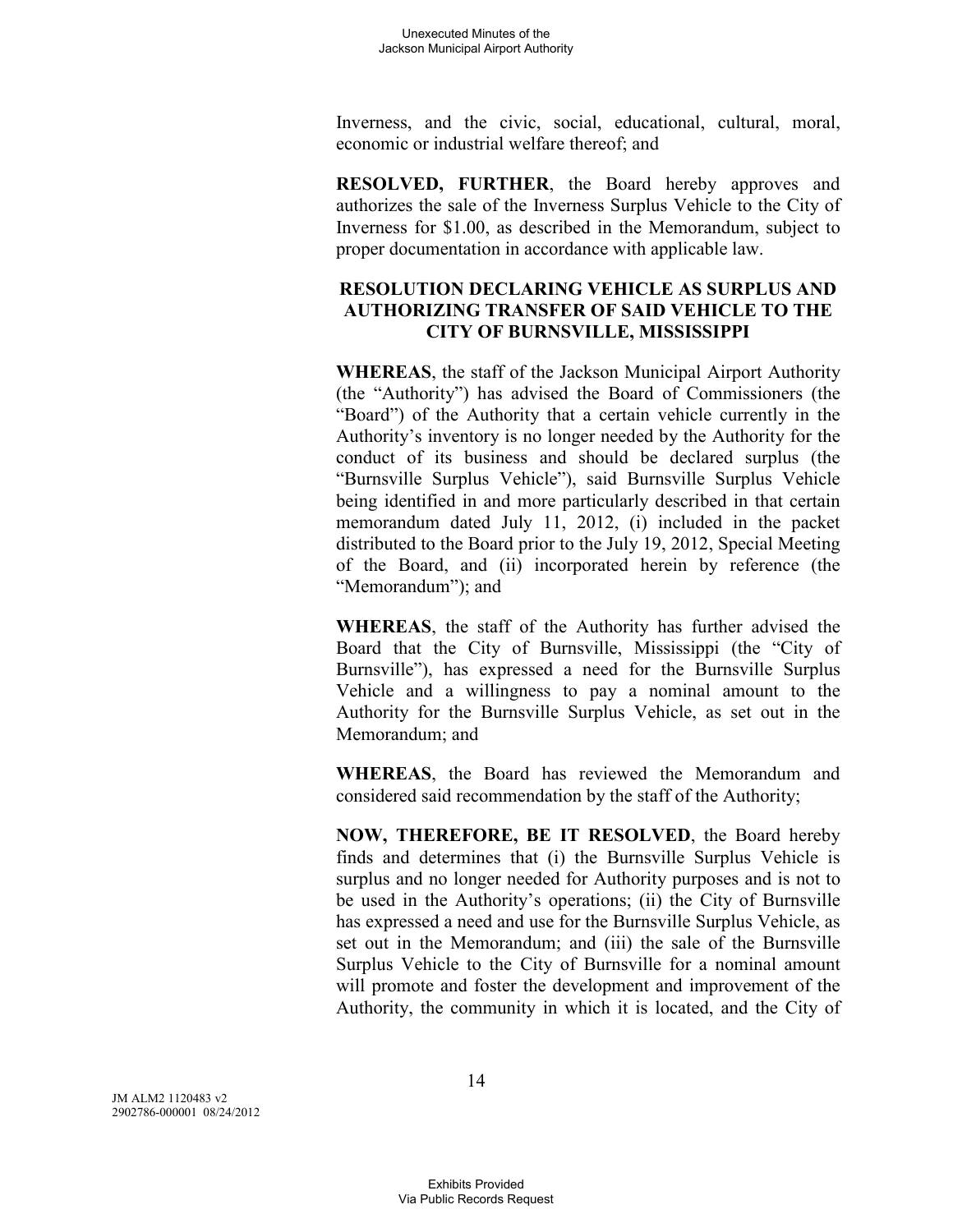Burnsville, and the civic, social, educational, cultural, moral, economic or industrial welfare thereof; and

**RESOLVED, FURTHER**, the Board hereby approves and authorizes the sale of the Burnsville Surplus Vehicle to the City of Burnsville for \$1.00, as described in the Memorandum, subject to proper documentation in accordance with applicable law.

## **RESOLUTION DECLARING VEHICLE AS SURPLUS AND AUTHORIZING TRANSFER OF SAID VEHICLE TO MISSISSIPPI VALLEY STATE UNIVERSITY, PUBLIC SAFETY DIVISION**

**WHEREAS**, the staff of the Jackson Municipal Airport Authority (the "Authority") has advised the Board of Commissioners (the "Board") of the Authority that a certain vehicle currently in the Authority's inventory is no longer needed by the Authority for the conduct of its business and should be declared surplus (the "MVSU Surplus Vehicle"), said MVSU Surplus Vehicle being identified in and more particularly described in that certain memorandum dated July 11, 2012, (i) included in the packet distributed to the Board prior to the July 19, 2012, Special Meeting of the Board, and (ii) incorporated herein by reference (the "Memorandum"); and

**WHEREAS**, the staff of the Authority has further advised the Board that the Public Safety Division of Mississippi Valley State University ("MVSU") has expressed a need for the MVSU Surplus Vehicle and a willingness to pay a nominal amount to the Authority for the MVSU Surplus Vehicle, as set out in the Memorandum; and

**WHEREAS**, the Board has reviewed the Memorandum and considered said recommendation by the staff of the Authority;

**NOW, THEREFORE, BE IT RESOLVED**, the Board hereby finds and determines that (i) the MVSU Surplus Vehicle is surplus and no longer needed for Authority purposes and is not to be used in the Authority's operations; (ii) MVSU has expressed a need and use for the MVSU Surplus Vehicle, as set out in the Memorandum; and (iii) the sale of the MVSU Surplus Vehicle to MVSU for a nominal amount will promote and foster the development and improvement of the Authority, the community in which it is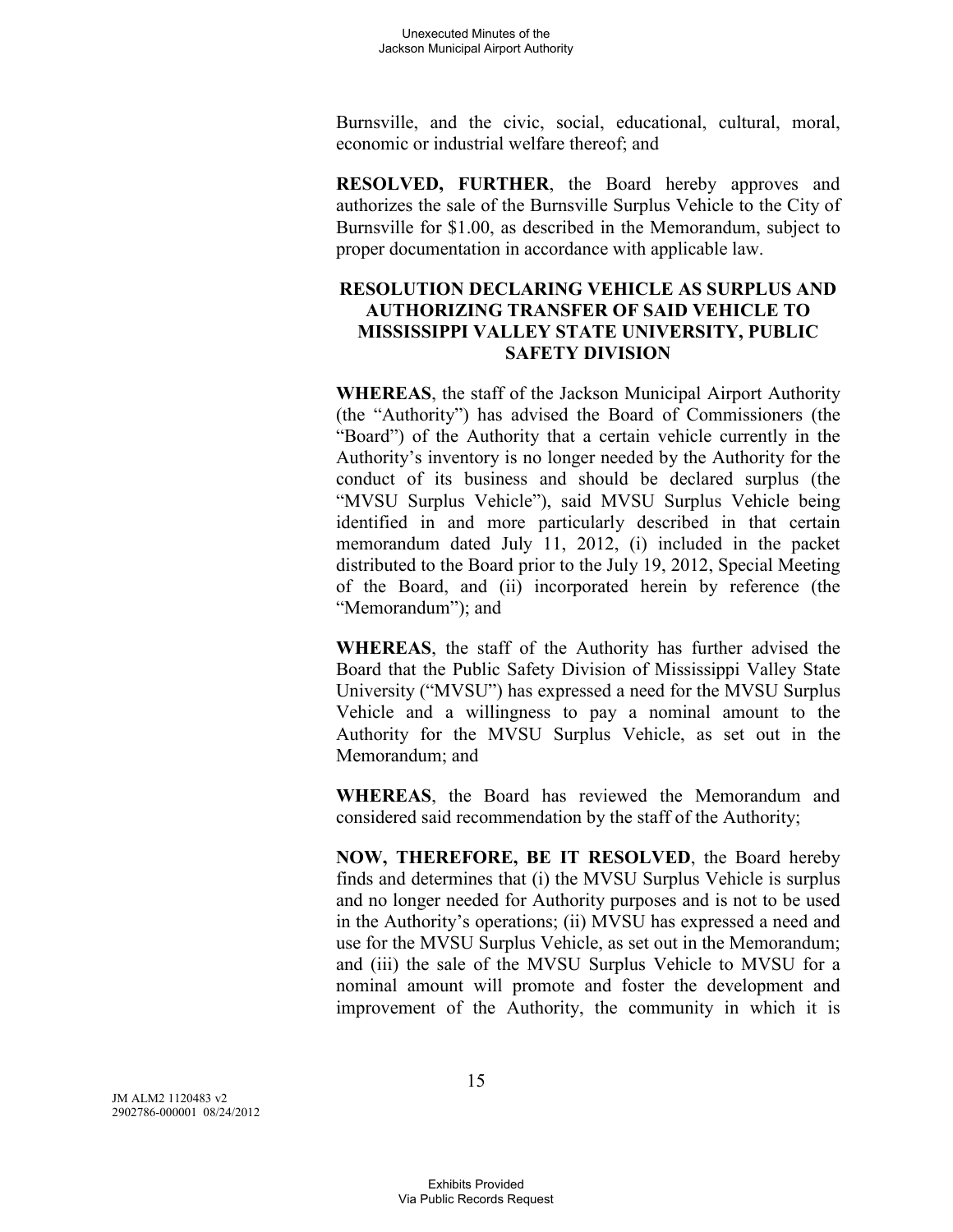located, and MVSU, and the civic, social, educational, cultural, moral, economic or industrial welfare thereof; and

**RESOLVED, FURTHER**, the Board hereby approves and authorizes the sale of the MVSU Surplus Vehicle to MVSU for \$1.00, as described in the Memorandum, subject to proper documentation in accordance with applicable law.

## **RESOLUTION DECLARING VEHICLE AS SURPLUS AND AUTHORIZING TRANSFER OF SAID VEHICLE TO EAST CENTRAL COMMUNITY COLLEGE, PUBLIC SAFETY DIVISION**

**WHEREAS**, the staff of the Jackson Municipal Airport Authority (the "Authority") has advised the Board of Commissioners (the "Board") of the Authority that a certain vehicle currently in the Authority's inventory is no longer needed by the Authority for the conduct of its business and should be declared surplus (the "ECCC Surplus Vehicle"), said ECCC Surplus Vehicle being identified in and more particularly described in that certain memorandum dated July 11, 2012, (i) included in the packet distributed to the Board prior to the July 19, 2012, Special Meeting of the Board, and (ii) incorporated herein by reference (the "Memorandum"); and

**WHEREAS**, the staff of the Authority has further advised the Board that the Public Safety Division of East Central Community College ("ECCC"), has expressed a need for the ECCC Surplus Vehicle and a willingness to pay a nominal amount to the Authority for the ECCC Surplus Vehicle, as set out in the Memorandum; and

**WHEREAS**, the Board has reviewed the Memorandum and considered said recommendation by the staff of the Authority;

**NOW, THEREFORE, BE IT RESOLVED**, the Board hereby finds and determines that (i) the ECCC Surplus Vehicle is surplus and no longer needed for Authority purposes and is not to be used in the Authority's operations; (ii) ECCC has expressed a need and use for the ECCC Surplus Vehicle, as set out in the Memorandum; and (iii) the sale of the ECCC Surplus Vehicle to ECCC for a nominal amount will promote and foster the development and improvement of the Authority, the community in which it is located, and ECCC, and the civic, social, educational, cultural, moral, economic or industrial welfare thereof; and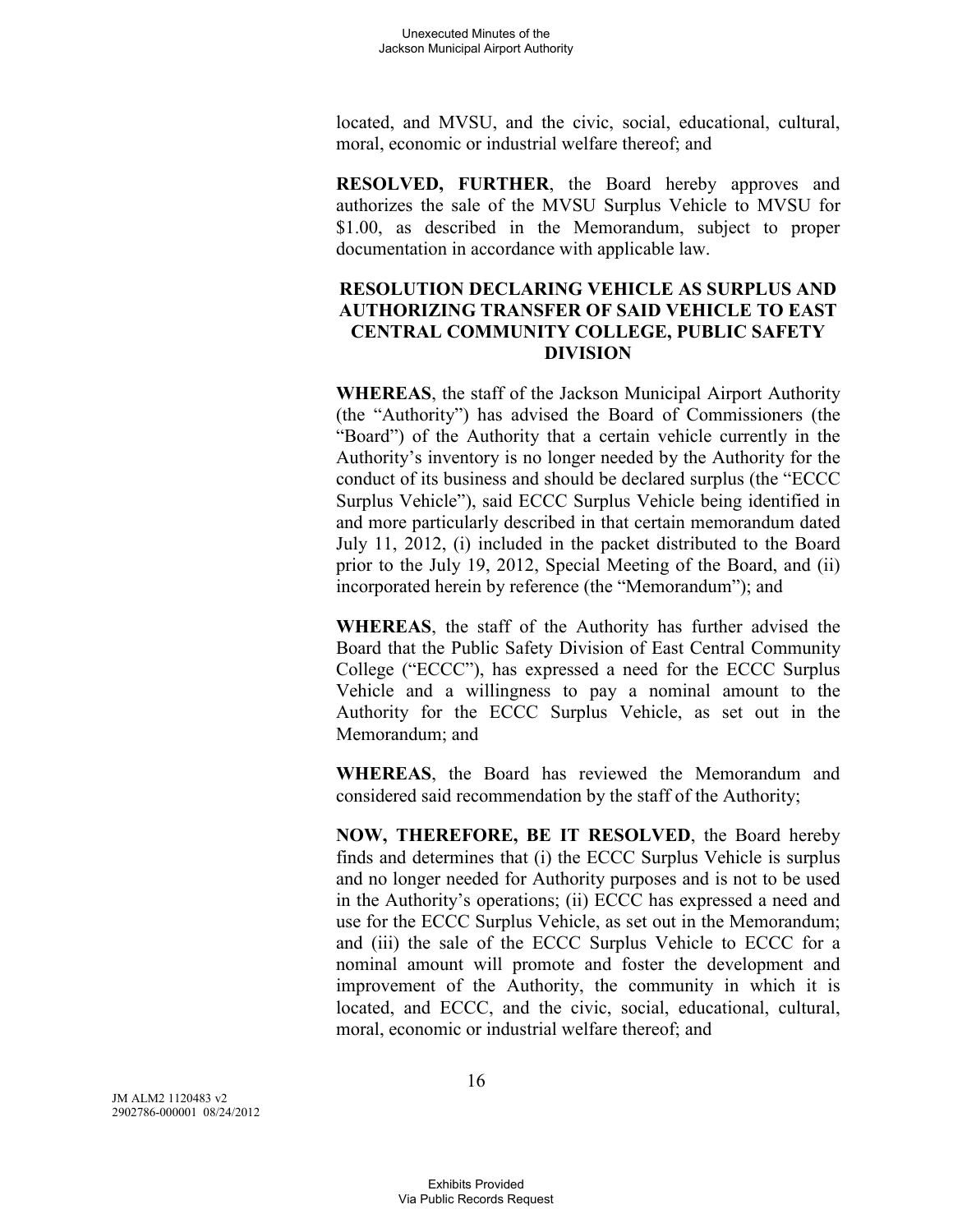**RESOLVED, FURTHER**, the Board hereby approves and authorizes the sale of the ECCC Surplus Vehicle to ECCC for \$1.00, as described in the Memorandum, subject to proper documentation in accordance with applicable law.

### **3.** *Early Issues.*

Mr. Vanderleest distributed to and discussed with the Board a memorandum regarding an early issue claim, a copy of which is attached as an exhibit to the minute of the Meeting.

After discussion, upon motion duly made by Commissioner Stewart, seconded by Commissioner Irvin, with the affirmative votes of Commissioners Stewart, Irvin and Patton, with Commissioner Glover abstaining, the Board adopted the following resolution.

### **RESOLUTION APPROVING AND AUTHORIZING PAYMENT OF EARLY ISSUE CLAIM TO DR. GLENDA GLOVER**

**WHEREAS**, the Board of Commissioners (the "Board") of the Jackson Municipal Airport Authority (the "Authority") previously approved and authorized travel to and participation in the ACI-NA 21<sup>st</sup> Annual Conference and Exhibition in Calgary Canada, on September 9-12, 2012 (the "Conference"), including reimbursement of reasonable expenses incurred by Authority Commissioners in connection with attendance at the Conference; and

**WHEREAS**, Commissioner Glover has submitted to the Authority a request for reimbursement of travel related expenses totaling \$1,821.55 in connection with the Conference (the "Early Issue Claim"); and

**WHEREAS,** the staff of the Authority has recommended that the Board approve and authorize prompt payment of the Early Issue Claim, a copy of the Early Issue Claim being (i) attached as an exhibit to the minutes of the Regular Monthly Meeting of the Board on July 19, 2012, and (ii) incorporated herein by reference; and

**WHEREAS**, the Board has reviewed the Early Issue Claim and considered said recommendation by the staff of the Authority;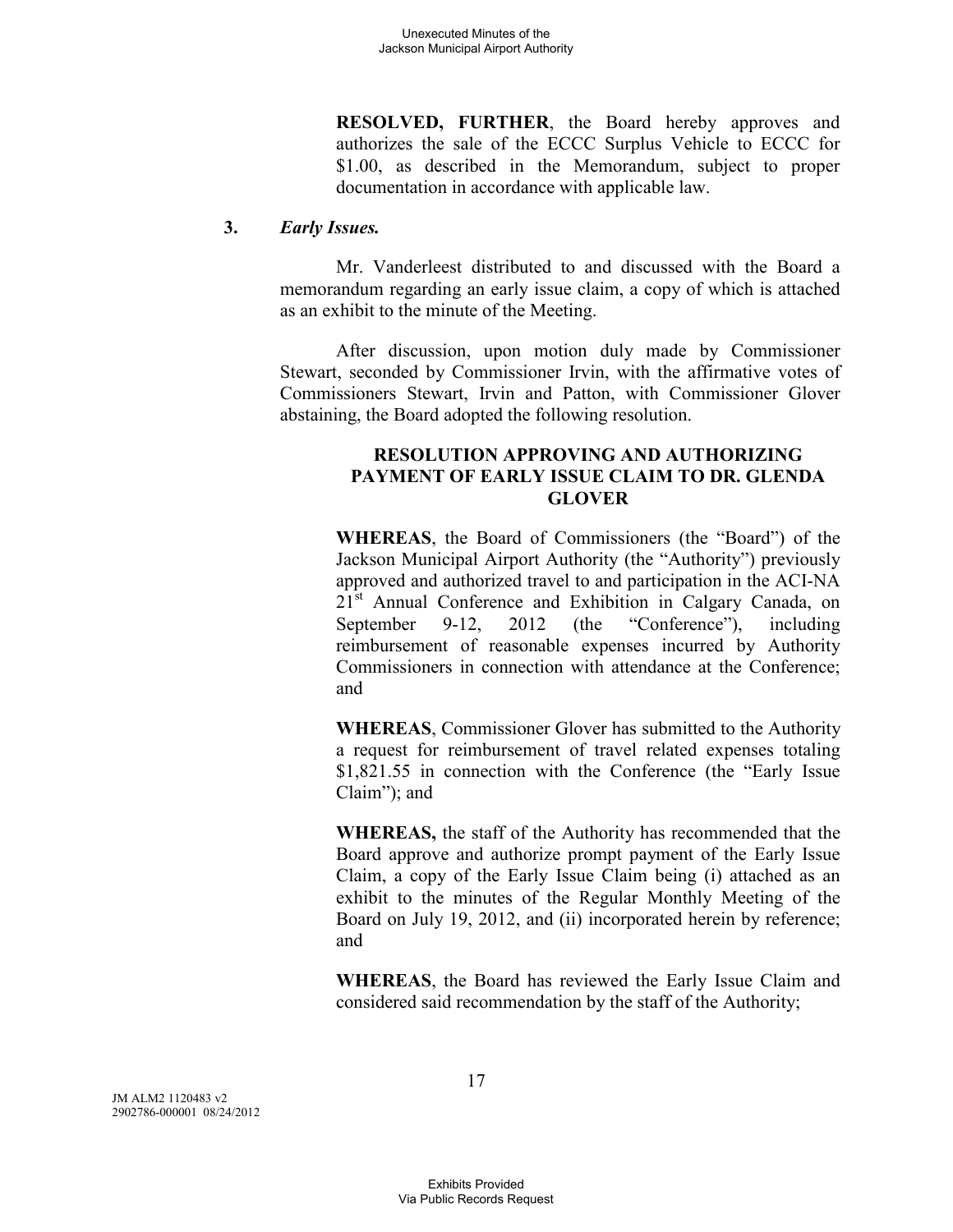**NOW, THEREFORE, BE IT RESOLVED**, the Board hereby determines that the Early Issue Claim is an appropriate and proper expense incurred in connection with authorized responsibilities and duties of the Authority, and hereby approves and authorizes prompt payment of the Early Issue Claim in the total amount of \$1,821.55.

### **4.** *Board Travel.*

There was no discussion of Board travel at the Meeting.

### **VI. CLOSED SESSION.**

### **C. Construction Projects.**

### **6.** *JMAA Contract No. 009-12-036, East Parallel Runway 16L/34R, Pavement Rehabilitation Phase II, JAN.*

Mr. Moore recommended that the Board enter Closed Session for the limited purpose of considering whether to enter into Executive Session to discuss the current status of and strategy related to the arbitration and proposed mediation of the dispute between JMAA and Rifenburg Construction, Inc. ("Rifenburg") regarding the East Runway construction project, which required confidential discussion and action, if any.

At approximately 3:45 p.m., after discussion, upon motion duly made by Commissioner Patton, seconded by Commissioner Irvin, and unanimously approved by the affirmative votes of all Commissioners present, the Board adopted a resolution authorizing the Board to enter Closed Session for the limited purpose of considering whether to enter into Executive Session for the limited purpose of discussing and taking action, if any, on the current status of and strategy for handling the dispute between JMAA and Rifenburg regarding the East Runway construction project, which is in arbitration and which requires confidential discussion and action, if any.

The Board asked Mr. Vanderleest, Ms. Wilson, Mr. Wilson, Mr. Moore, Mr. Wagner and Mr. Martin to remain during the Closed Session. Everyone else present at the Meeting left the Community Room at this time.

At approximately 3:46, the Board met in Closed Session.

JM ALM2 1120483 v2 2902786-000001 08/24/2012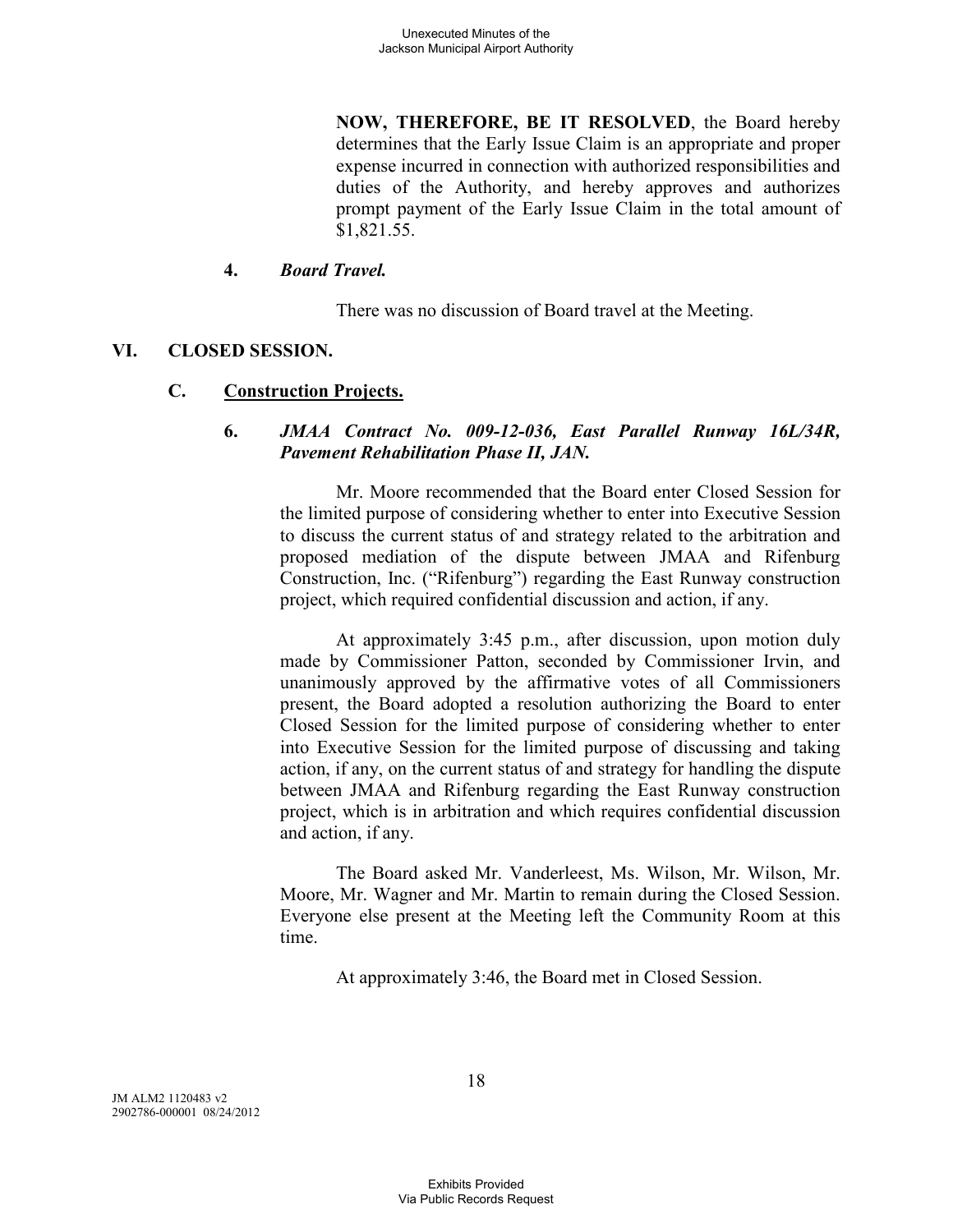#### **VII. EXECUTIVE SESSION.**

At approximately 3:47 p.m., upon motion duly made by Commissioner Patton, seconded by Commissioner Irvin, and unanimously approved by the affirmative votes of all Commissioners present, the Board voted to enter into Executive Session for the limited purpose of discussing and taking action, if any, on the current status of and strategy for handling the dispute between JMAA and Rifenburg regarding the East Runway construction project, which is in arbitration and which requires confidential discussion and action, if any.

The Board asked everyone present during the Closed Session to remain for the Executive Session.

Mr. Wagner informed those outside the Meeting that the Board had voted to enter Executive Session for the limited purpose of discussing and taking action, if any, on the current status of and strategy for handling the dispute between JMAA and Rifenburg regarding the East Runway construction project, which is in arbitration and which requires confidential discussion and action, if any.

At 3:47 p.m., the Board met in Executive Session.

### **VIII. OPEN SESSION.**

At approximately 3:55 p.m., the Board reconvened the Meeting in Open Session. Mr. Wagner invited the staff of the Authority and the general public back into the Meeting, but no one did so.

Chair Glover reported that, during the Executive Session, the Board discussed issues relating to the calculation of damages due JMAA from Rifenburg because of its default, the schedule for mediation and the prospects for settlement during mediation, and other matters directly related to the Authority's strategy in connection with the arbitration of its dispute with Rifenburg, but no formal action was taken during the Executive Session.

At Chair Glover's and Mr. Vanderleest's request, Mr. Moore and Mr. Wagner, the Authority's legal counsel, then discussed with the Board certain changes in the contract specifications for Phase II of the East Parallel Runway 16L/34R Pavement Rehabilitation Project (JMAA Project No. 009-12). Mr. Moore and Mr. Wagner explained to the Board that the advertised bid specifications for this project had been revised after bids were accepted because of a survey error which resulted in inaccurate information being included in the bid documents relating to the amount of asphalt to be milled and replaced. When the error was discovered, the impact of the inaccurate bid specifications for milling and removing asphalt were deemed to be so "material" as to require that the project be rebid. Accordingly, Mr. Moore and Mr. Wagner recommended that the Board reject all

JM ALM2 1120483 v2 2902786-000001 08/24/2012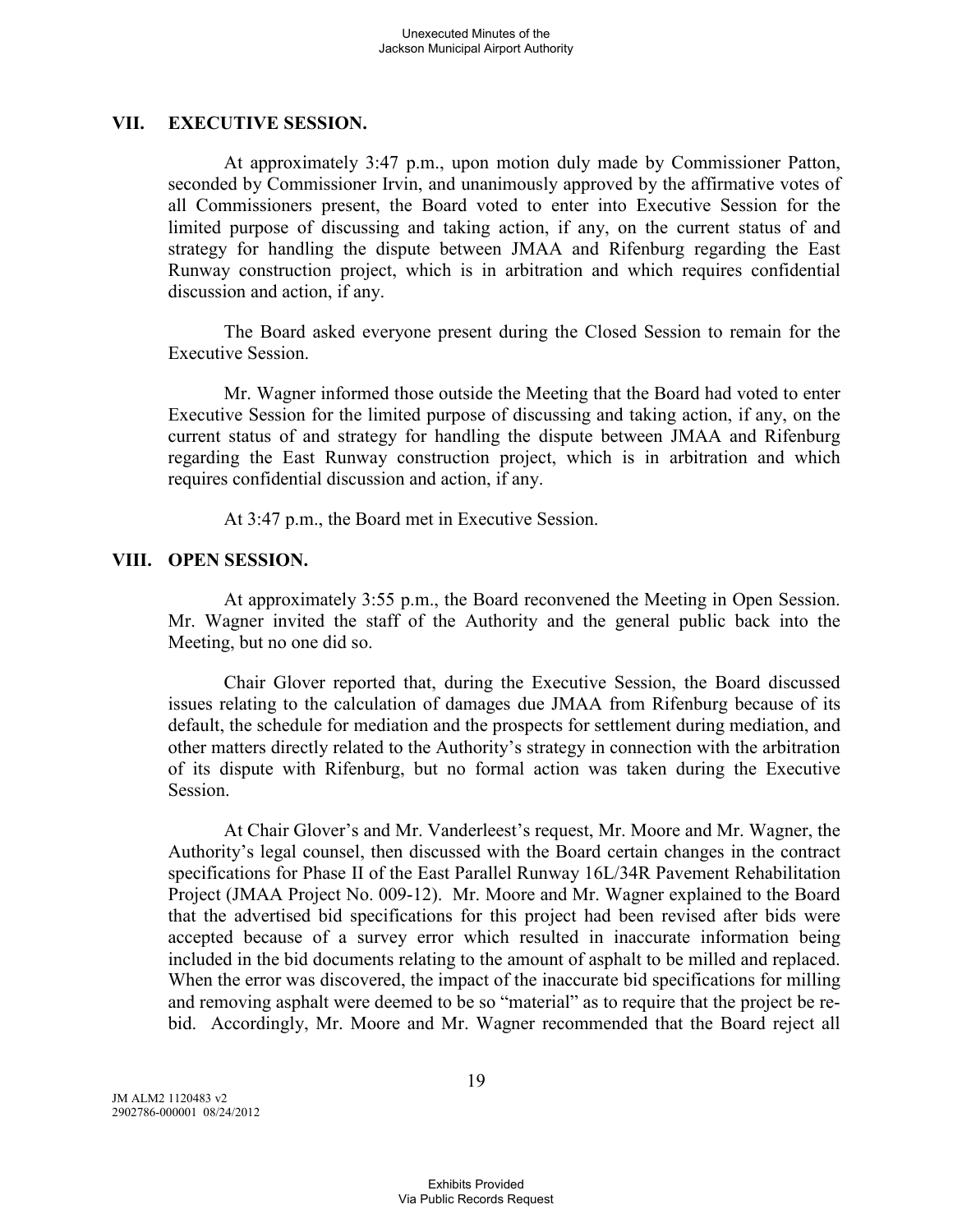bids previously received and adopt a resolution directing that this project be re-bid in accordance with applicable law with the accurate bid specifications.

During discussion, Mr. Vanderleest distributed to the Board a copy of a letter from the attorney for APAC – Mississippi, Inc., the lowest bidder for Phase II, which concurred with JMAA's legal counsel's conclusion that the change in bid specifications was "material" and required that the entire project be re-bid. A copy of this letter is included as an exhibit to the minutes of this Meeting.

Mr. Vanderleest also distributed to the Board a memorandum dated July 18, 2012, which described in more detail the actions recommended by Mr. Moore and Mr. Wagner. A copy of this memorandum is attached as an exhibit to the minutes of this Meeting.

During discussion, the Authority's staff requested that the Board increase the project construction budget to \$10,491,768.58 and the total project budget to \$\$13,497,551.35 because of an expected increase in bids because of the change in bid specifications discussed above. Those amounts were different from and more accurate/up-to-date than those set out in the July 18, 2012, memorandum described above.

After discussion, upon motion duly made by Commissioner Irvin, seconded by Commissioner Patton, and unanimously approved by the affirmative votes of all Commissioners present, the Board adopted the following resolutions

### **RESOLUTION APPROVING AND AUTHORIZING CERTAIN ACTIONS WITH RESPECT TO JMAA PROJECT NO. 009-12, EAST PARALLEL RUNWAY 16L/34R PAVEMENT REHABILITATION, PHASE II**

**WHEREAS**, at the June 25, 2012, Regular Monthly Meeting of the Board of Commissioners (the "Board") of the Jackson Municipal Airport Authority (the "Authority"), the Board (i) accepted a bid by APAC-Mississippi, Inc. ("APAC") as the lowest and best bid in connection with JMAA Project No. 009-12, East Parallel Runway 16L/34R Pavement Rehabilitation, Phase II (the "Phase II East Runway Project") and (ii) approved and authorized negotiation and execution of an appropriate agreement with APAC to accomplish the Phase 2 East Runway Project (the "APAC Agreement"); and

**WHEREAS**, as a result of questions raised over the estimated quantities published in the bid documents for the Phase II East Runway Project, Hatch Mott MacDonald ("HMM"), the Authority's engineer for the Phase II East Runway Project, re-surveyed the project site after bids for the Phase II East Runway Project were received (the "Re-Survey"), resulting in significant changes to the estimated amount of asphalt milling required as part of the Phase II East Runway Project, as more particularly described in that certain memorandum dated July 18,

JM ALM2 1120483 v2 2902786-000001 08/24/2012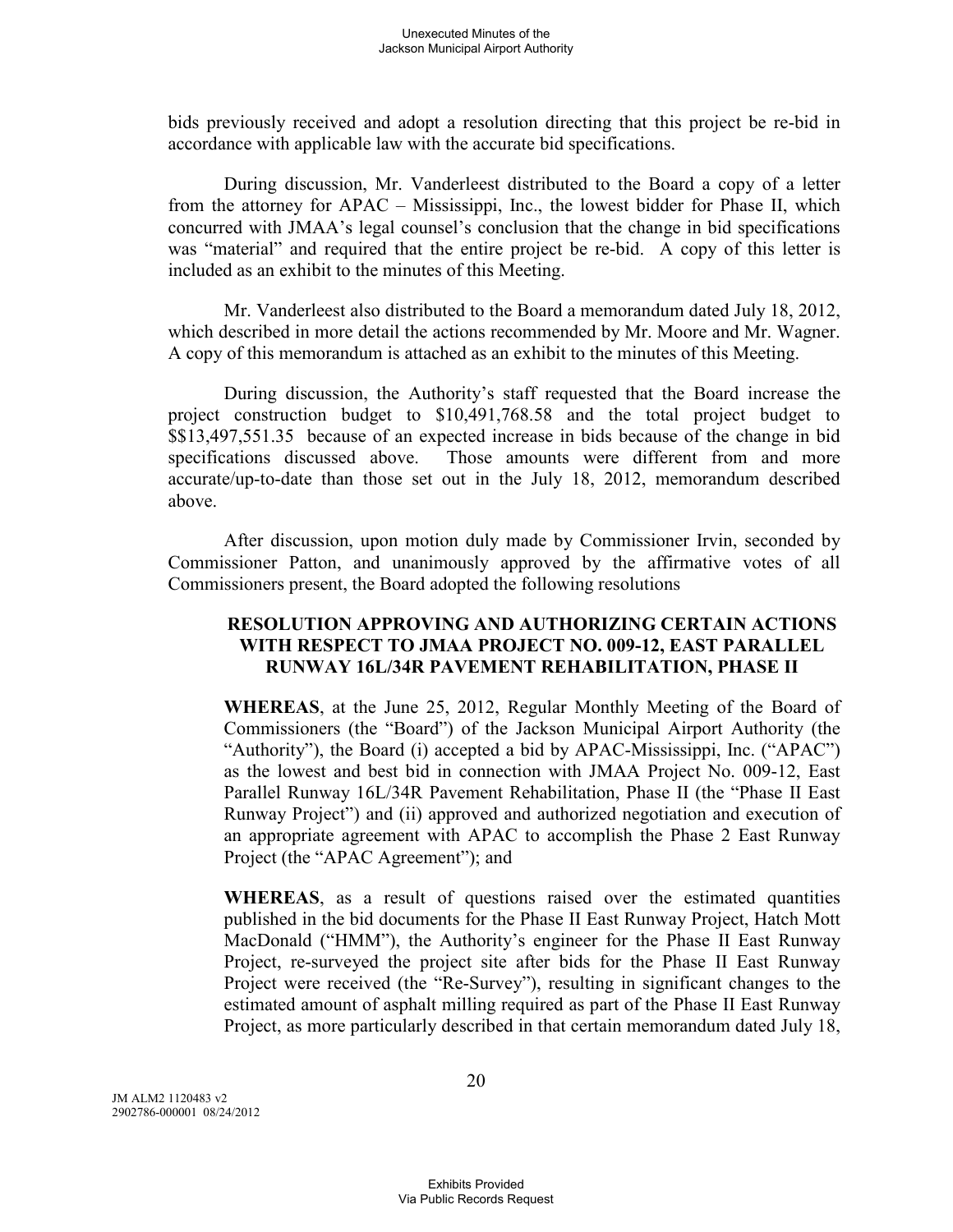2012, which was (i) included in the packet distributed to the Board prior to the July 19, 2012, Special Meeting of the Board, and (ii) incorporated herein by reference (the "Memorandum"); and

**WHEREAS**, legal counsel for the Authority has reviewed the results of the Re-Survey and has advised the Authority that the inaccuracies identified in the Re-Survey caused material inaccuracies in the bid documents for the Phase II East Runway Project; consequently, the Phase II East Runway Project must be readvertised for bids; and

**WHEREAS**, in light of the foregoing, the staff of the Authority has recommended that the Board (i) rescind the prior award of the Phase II East Runway Project to APAC, (ii) approve and authorize a revision of the construction budget for the Phase II East Runway Project to \$10,491,768.58 and the total budget to \$13,497,551.35 to take into account the quantity changes identified in the Re-Survey, and (iii) approve and authorize publication of a readvertisement for bids for the Phase II East Runway Pavement Project; and

**WHEREAS**, the Board has reviewed and considered the findings of the Re-Survey, the Memorandum and the recommendations of the Authority's staff and legal counsel;

**NOW, THEREFORE, BE IT RESOLVED**, the Board hereby determines that it would be in the best interests of and in furtherance of the duties and responsibilities of the Authority to, and the Board hereby does, (i) rescind the award of the Phase II East Runway Project to APAC; (ii) approve and authorize a revision to the construction budget to \$10,491,768.58 and the total budget to \$13,497,551.35 for the Phase II East Runway Pavement Project; and (iii) approve and authorize the staff of the Authority to publish a re-advertisement for bids for the Phase II East Runway Pavement Project.

## **IX. DISCUSSION: STRATEGIC INITIATIVES.**

There was no discussion of strategic initiatives at the Meeting.